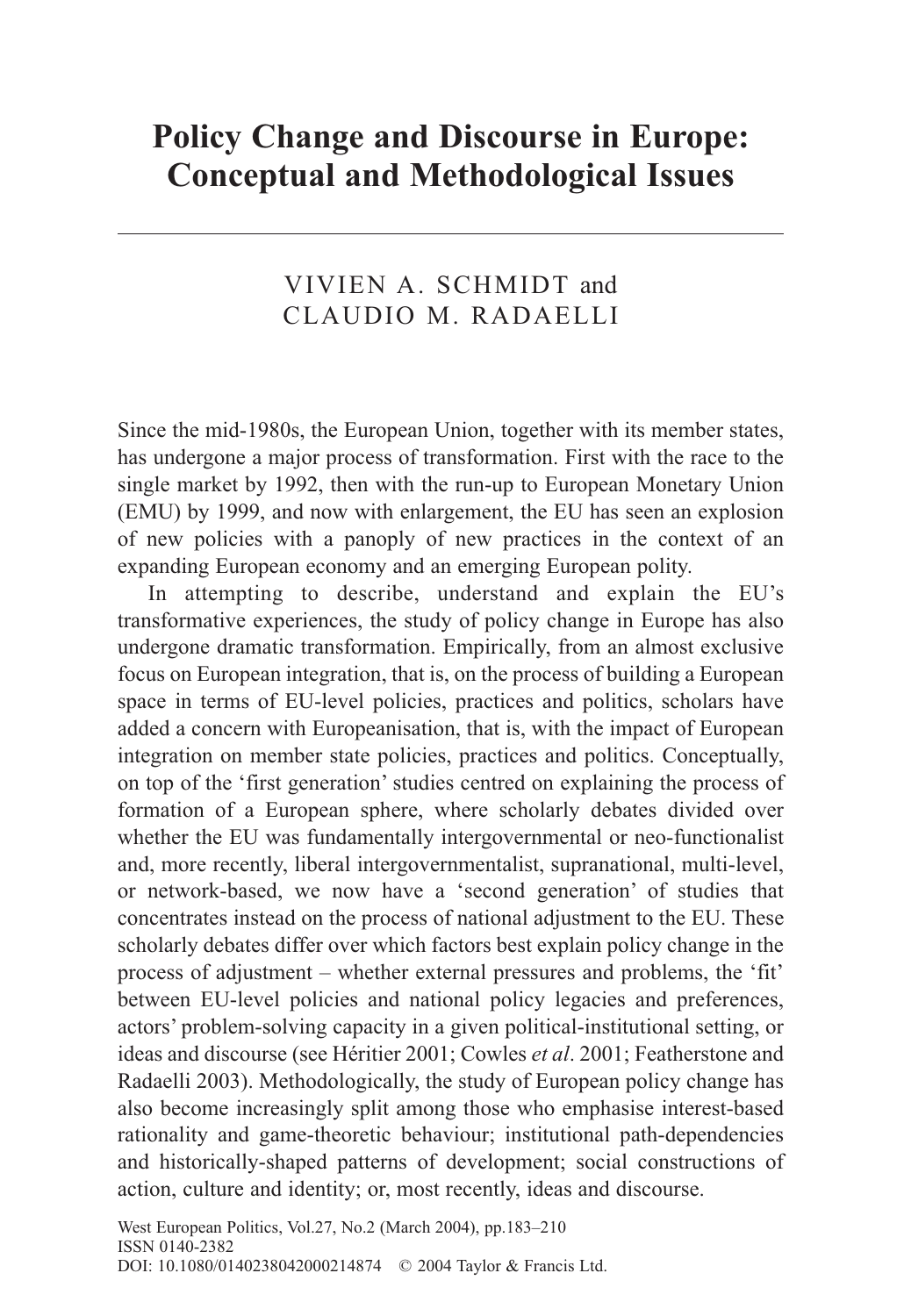In this volume, we take the empirical concerns, theoretical concepts and methodological approaches of the two generations of studies as our starting point, to reflect on the process of policy change in terms of both European integration and Europeanisation. Rather than taking sides in the theoretical or methodological debates, to promote one or another approach, we support a pluralistic approach to policy change in Europe, arguing that only by considering all possible factors from a variety of methodological perspectives can one get a more complete explanation of policy change. We follow the ideational turn in theoretical policy analysis, but instead of arguing for 'ideas all the way down' institutions and interests, we look at ideational variables in the context of institutional and/or interest-based variables (Blyth 2002; Radaelli 1995). This said, we emphasise discourse (rather than the more general notions of 'ideas' or 'knowledge') in this volume mainly because it is a relatively new approach, largely missing from explanations of European integration and Europeanisation, which can do much to complete our understanding of the process of policy change.

Discourse we define in terms of its content, as a set of policy ideas and values, and in terms of its usage, as a process of interaction focused on policy formulation and communication (see Schmidt 2000a; 2000b; 2002b). We argue that discourse must be set in institutional context, not only as one factor among a range of salient factors, but also in terms of its institutional setting, that is, in terms of the vast range of rules – culturally framed, pathdependent, or interest-based on the national level, institutionally agreed at the EU level – that affect policy-making in any given socio-political setting. As such, our approach to discourse represents another form of 'new institutional' analysis – which we call 'discursive' institutionalism (see Schmidt 2002b) on a par with the other three institutionalisms – rational choice, historical and sociological (Hall and Taylor 1996). But we claim no greater exclusivity for discursive institutionalism than for any of the other institutionalisms, nor do we assume that discourse is always the critical factor to take into account. Discourse, just as any other factor, sometimes matters, sometimes does not in the explanation of policy change. The question is when does discourse matter, that is, when does it exert a causal influence on policy change, say by redefining interests as opposed to merely reflecting them (see Schmidt 2001; 2002a), and when are other factors more significant? These, however, are all matters for empirical investigation.

The articles in this volume are divided between those that focus primarily on the process of European integration, that is, on the formulation of EU-level policies in the international and European arenas (security and defence, international trade and agriculture), and those which concentrate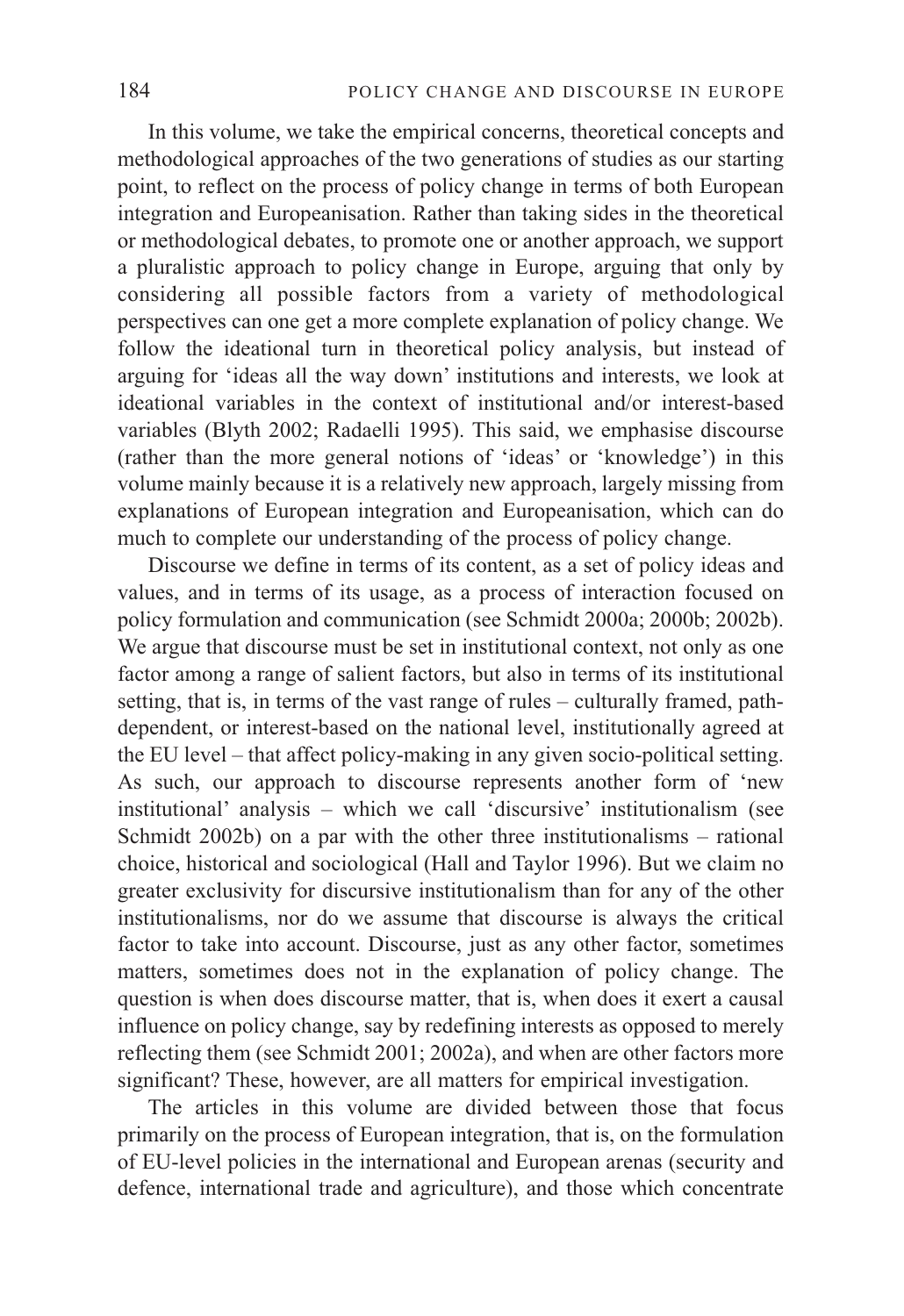mainly on the process of Europeanisation, that is, on the effects of European policies in the national arena (banking, telecommunications and immigration). Our focus is obviously on public policies, hence we do not deal with the politics and polity dimensions of both European integration and Europeanisation. Additionally, it is important to note that while we analytically separate the two processes for purposes of categorisation, empirically they are connected. European integration leads to the formulation of policies that impact on member states. Depending on the type, strength and timing of impact, member states generate feedback and political responses that affect the trajectory and content of integration. In any case, EU policies are not produced in a vacuum, but in an arena where EU institutions and member states project their interests and discourses. In some cases, the very substance of EU policy is ambiguous, or based on new modes of governance (such as the open method of co-ordination), which do not assume fully coherent, linear and ordered policy descending from Brussels onto the member states. Hence our analytical distinction does not pre-empt richer empirical analysis on the interplay between European integration and Europeanisation (Radaelli 2003a).

While some articles explore the range of factors in European policy change, with discourse as one among a number of such factors (e.g., telecommunications and banking), others take ideas and discourse as their organising principle, with the other mediating factors seen as background conditions (e.g., security and defence, international trade, agriculture and immigration). Moreover, the articles use a mix of methods. For example, while some combine a rationalist approach focused on interest-based behaviour (e.g., international trade, telecommunications) with discourse, others embed discourse in a more historical-institutionalist account of path dependencies (e.g., banking), while yet others make soft rational choice assumptions about interest-based behaviour and sociological-institutionalist references to cultural norms in a primarily discursive approach (security and defence, agriculture, immigration).

In this introductory essay, we proceed by first outlining the main factors identified in the literature used to explain policy change in Europe, including discourse. We then discuss the problems with such approaches, and the relationship between institutional learning, policy change and discourse. Next, we define and contextualise discourse, and finally we discuss its causal influence. Throughout, we use examples from the articles in illustration. We leave the substantive arguments about what we have learned about policy change in Europe to the Conclusion.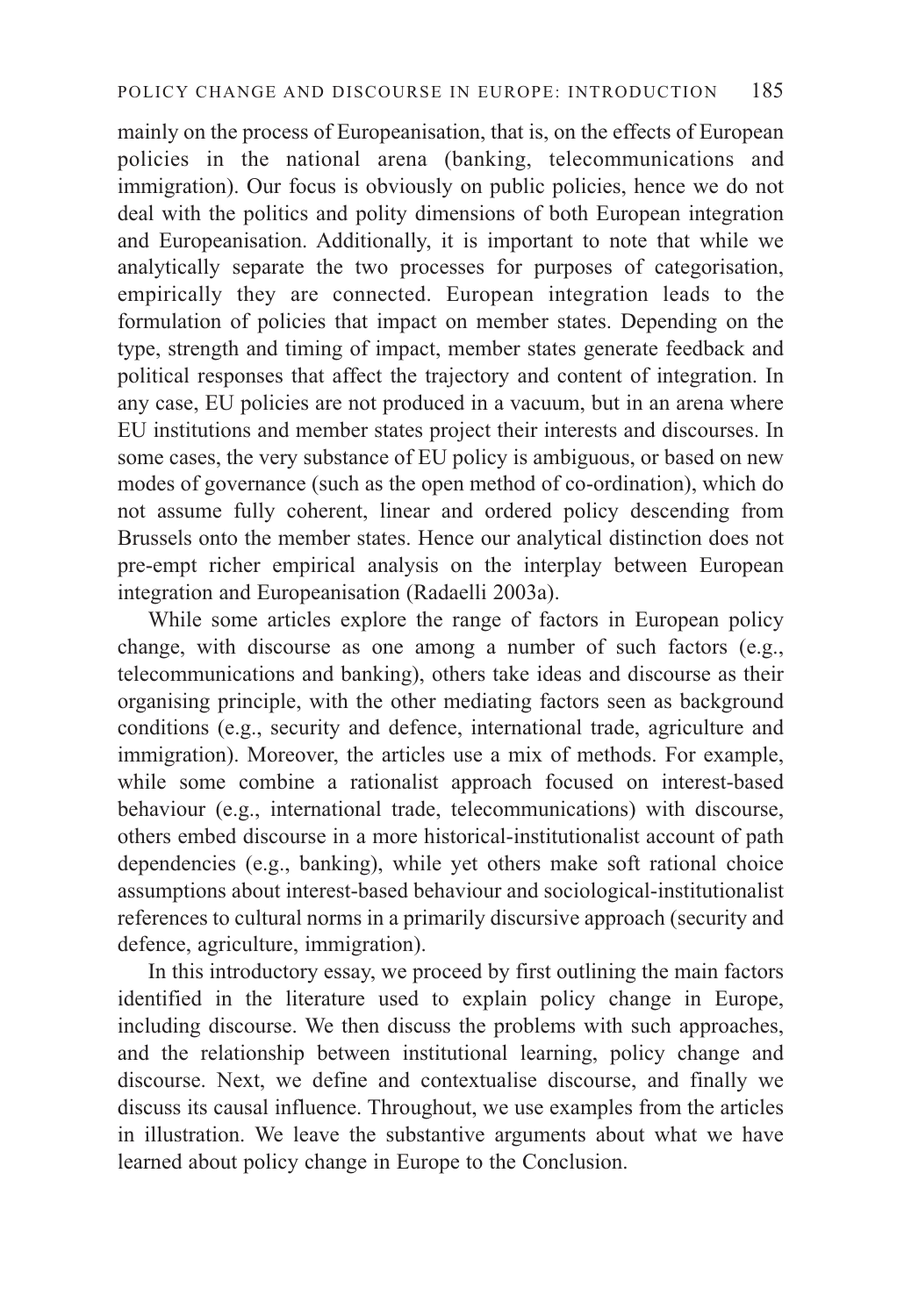# FACTORS IN POLICY CHANGE IN EUROPE

To explain policy change under conditions of European integration and/or Europeanisation, the various approaches in the literature can be summarised in terms of five main mediating factors. These are the policy problems that establish the need for change, the policy legacies that may or may not 'fit' proposed policy solutions, the policy preferences that may or may not change in light of the problems and proposed solutions, the politicalinstitutional capacity of actors to respond to the problems through new policy initiatives even if these reverse policy legacies and preferences, and the discourse that serves to enhance capacity by altering perceptions of problems and legacies and by influencing preferences.

First of all are the problems that act as pressures for EU policy change. These problems may come from the international arena, affecting the EU and its member states as a whole, and/or they may come from the purely European arena, as EU policies themselves pose problems for member states. In macro-economic policy, for example, the economic pressures stemming from the increasing volatility of the currency markets beginning in the early 1970s were the main force behind the creation of an integrated European monetary sphere, which culminated in EMU in the late 1990s. In European security and defence, the pressures for change were related to shifting US policies with regard to NATO in the 1990s and promoted the beginnings of greater European integration through CESDP – the Common European Security and Defence Policy – while the threat of terrorism related to the attacks of 11 September 2001 have made this an even greater imperative, but a much more complicated project (Howorth, in this volume). In international trade and agriculture, the pressures came largely from the United States and its push for greater trade liberalisation, and led to EU policies that sought to shift the focus of international trade negotiations and to reform agriculture (Van den Hoven, in this volume; Fouilleux, in this volume). In telecommunications, the spur for change came from the global challenges of technological change and economic competition as well as from the EU Commission, intent on opening up national telecommunications monopolies to competition in the effort to create a European market (Thatcher 1999; idem, in this volume). In immigration, the pressures for change came from the increasing flow of immigrants and asylum-seekers looking for jobs and safe havens in member states with often quite different regimes as well as from EU attempts to work out a common immigration policy (Geddes and Guiraudon, in this volume). However, the problems may instead be generated by purely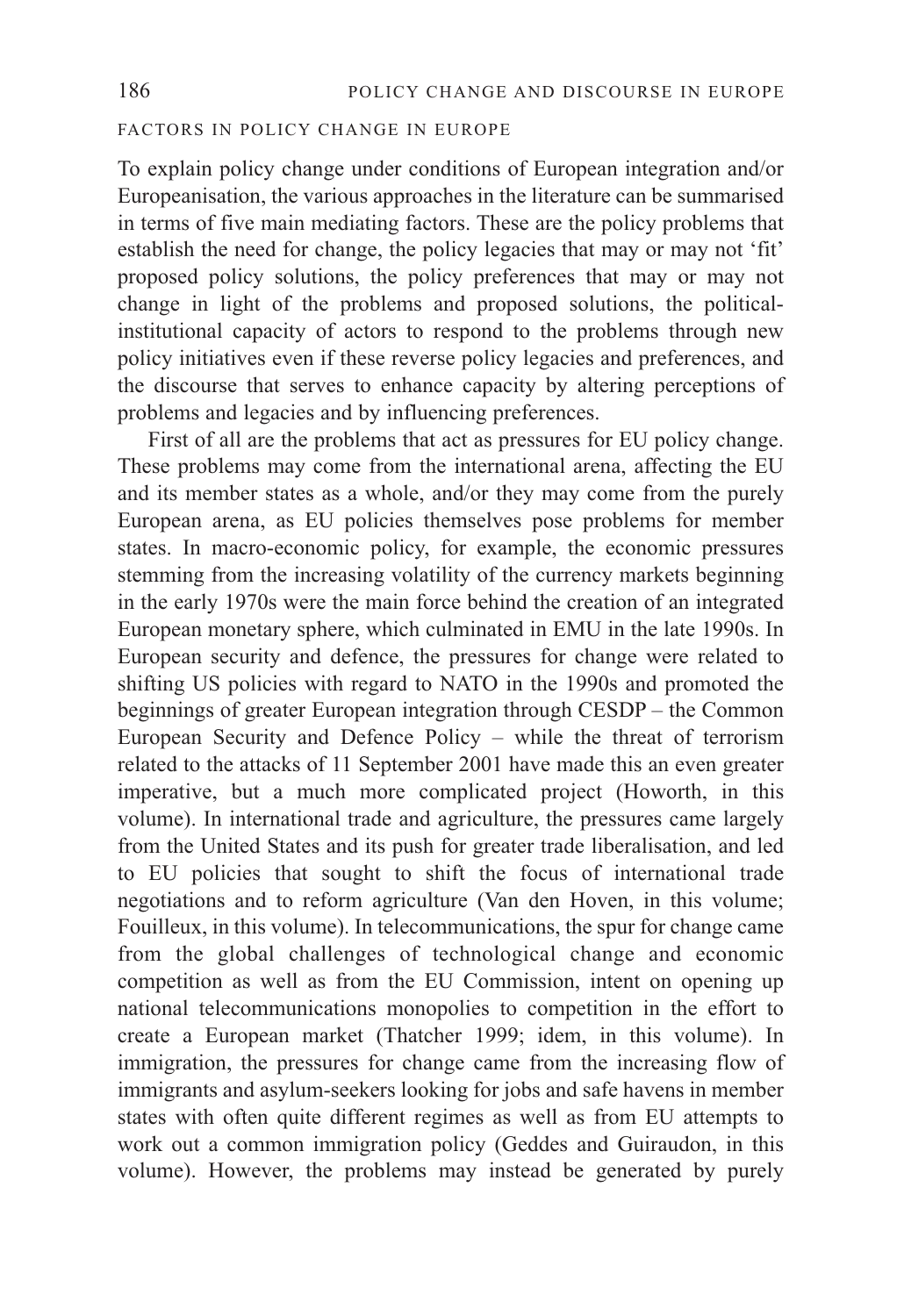internal crises, as in the case of banking in the 1970s and 1980s in the UK and Germany, with little direct pressure by the EU (Busch, in this volume).

It is important to note, however, that not all EU policies, whether coming in response to international or internal European pressures, pose problems for member states, but only those that demand major change in national policies. This generally depends upon the 'goodness of fit' between the proposed EU policy and long-standing national policy legacies (Cowles *et al*. 2001; Héritier 2001; Börzel and Risse 2003). Obviously, the better the fit of national policies with EU policies, the more likely that a country will have fewer problems absorbing the EU policy; the worse the fit, the greater the need for a transformation in national policies. For example, while Germany, which saw its monetary policy patterns generalised throughout the EU, absorbed most changes related to European monetary integration with little difficulty, in France commitment to European monetary integration, along with vulnerability to globalisation pressures, led to the 'great U-turn' in monetary policy in 1983, whereas in Italy, the Maastricht criteria for entry into the European Monetary Union demanded a major shift in budgetary discipline in the mid-1990s. Among our cases, one of the clearest contrasts is in immigration policy, where the UK had a high goodness of fit with EU initiatives and France a very low one, requiring transformation of French policy, allowing absorption by the UK (Geddes and Guiraudon, in this volume). In telecommunications policy, similarly, the UK's high goodness of fit ensured that it absorbed EU policy, whereas the lack of fit of France as well as Germany and Italy led to transformation (Thatcher, in this volume). But 'goodness of fit' has several limitations (see Radaelli 2003a). One important point is that fits and misfits are politically constructed: apart from extreme cases, there is no absolute match or mismatch (Goetz 2002). It is up to political actors at the EU and national levels to determine what a good fit is. This often means that interpretation, inter-subjective understandings and discourse shape the notion of 'goodness of fit' – a point to which we will turn below, explaining how discourse may operate on all mediating factors.

Actors' preferences also matter, since policy change depends as well upon how readily principal policy actors and/or the public are able to countenance reform in cases where EU policy is likely to reverse national policy legacies. Where preferences in favour of traditional policies remain fixed, change may be blocked. Preferences can change, however, as in the case of France, Germany and Italy with regard to the transformations in telecommunications policy (Thatcher, in this volume). In electricity, by contrast, whereas Germany changed its preferences in the course of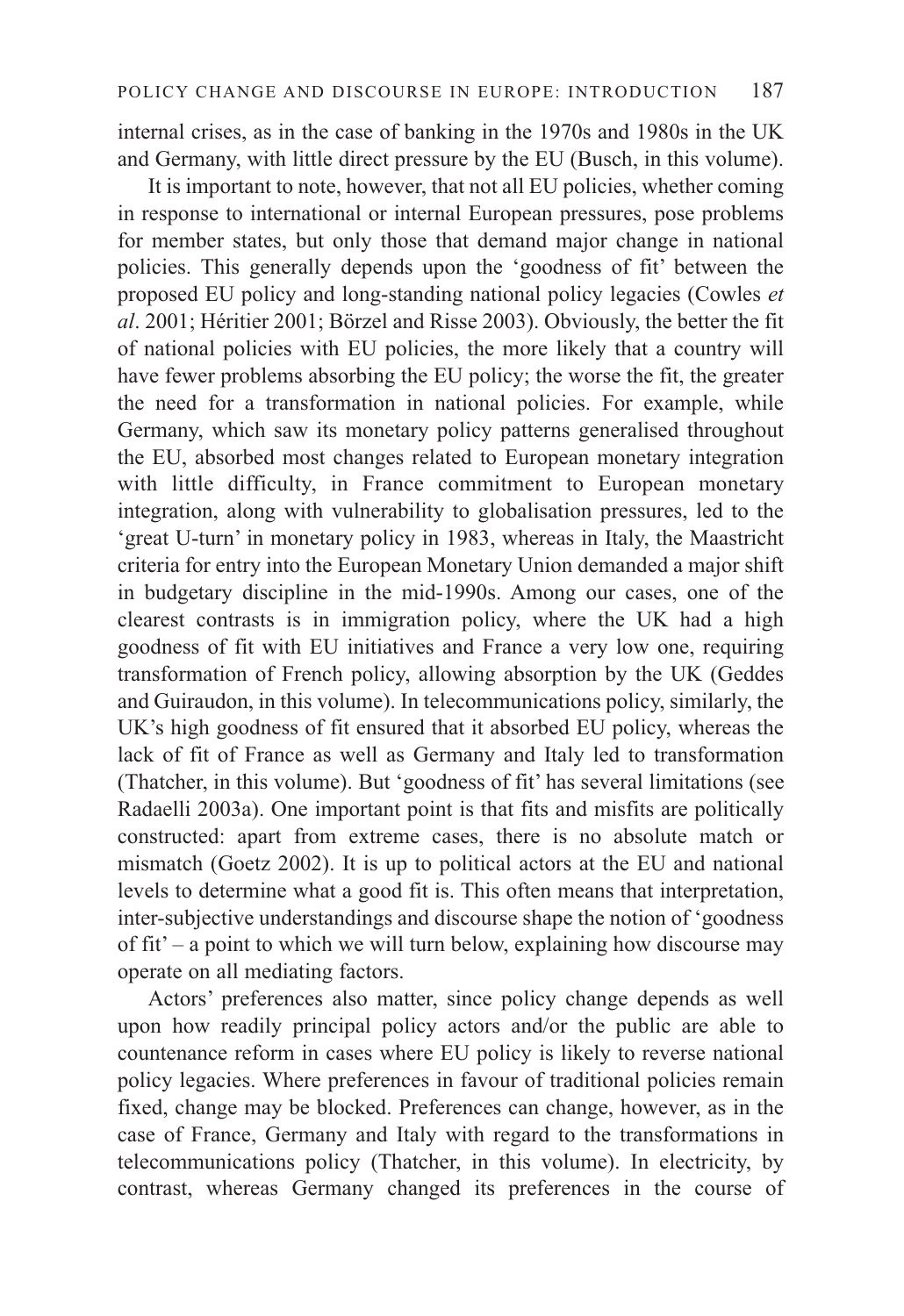negotiations, and went on to transform the sector through deregulation that went way beyond what was required by EU policy, the French remained true to their traditional preferences and legacies, with inertia in terms of electricity reform the result, as they did nothing more than comply with the minimum requirements of the EU directive (Eising and Jabko 2001; see also discussion in Schmidt 2002c).

Even where preferences remain opposed to EU policies that do not fit with policy legacies, however, policy change may nevertheless occur. This depends upon countries' political institutional capacity to act, even if the policy changes reverse policy legacies and preferences. This factor encompasses the political interactions – based on party politics, elections, interest coalitions and the like – as they play themselves out within different institutional settings, and constitute actors' 'problem-solving capacity' (Scharpf 1997). Such settings include, for example, single-actor systems such as the UK and France, where the executive has the capacity to impose its decisions – subject, however, to electoral sanctions and protest in the streets (especially in France); or 'multi-actor systems' such as Germany, Italy, as well as the EU, where the executive does not have the power to impose, and therefore must negotiate with the wide range of policy actors involved. These differences in political-institutional setting help explain not only the differences in the process of Europeanisation, for example, why multi-actor Germany was able to negotiate the transformation of the telecommunications sector with a wide range of actors whereas single-actor France imposed it. They also shed light on the European integration process, where single-actor France and the UK are generally better able to project their preferences on the EU, as in the cases of security and defence and agriculture, than Germany.

These four mediating factors tend to be the main ones considered by social scientists in both first and second generation studies of policy change in Europe. As such, they miss out on the final, fifth factor, which we believe essential to understanding the dynamics of policy change: discourse. Discourse helps create an opening to policy change by altering actors' perceptions of the policy problems, policy legacies and 'fit', influencing their preferences, and, thereby, enhancing their political institutional capacity to change. Most notable among the cases in this volume are Prime Minister Blair's discourse, which unblocked a policy area that had seen little movement throughout the post-war period, when Blair argued that a new European security and defence initiative was necessary in light of changing US defence priorities with regard to NATO, (Howorth, in this volume). Also significant was Commission officials' discourse that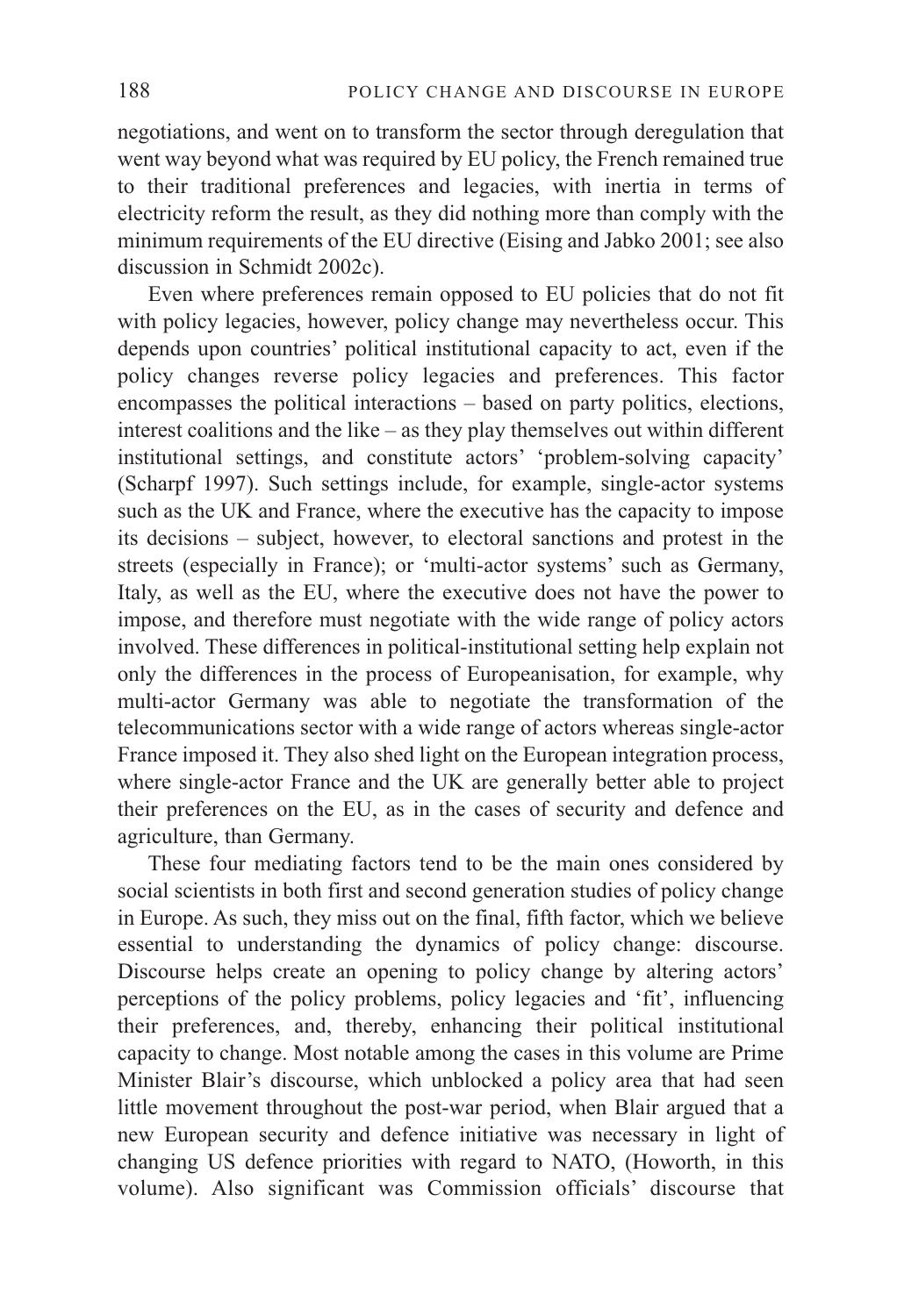produced a major shift in trade policy priorities from trade liberalisation to development (Van den Hoven, in this volume) and in agricultural policy from production support schemes to sustainable development (Fouilleux, in this volume). EU policy, moreover, has itself also often been used in the discourse to promote policy change. For example, German and French capacity to reform in telecommunications policy was enhanced by discourses that directly referred to EU institutional requirements and competitive pressures (Thatcher, in this volume). By contrast, French capacity to transform national immigration policy was enhanced by a discourse that described the changes in purely French terms, without reference to the EU (Geddes and Guiraudon, in this volume). By the same token, however, French leaders' inability to come up with a purely French discourse that would serve to alter views of the obligations of the Republican state in the 'service publique' (general interest utilities and infrastructural) services stymied reform in areas other than telecoms, such as electricity, as noted above.

Discourse, in sum, is one among several factors involved in policy change. When considered in the context of the process of Europeanisation, it can be seen as contributing to 'policy learning', to use the concept most often employed by social scientists concerned with explaining policy adjustment in the face of crisis-inducing problems and the failure of past policy solutions (see Hemerijck and Schludi 2000).

# EUROPEANISATION, INSTITUTIONAL LEARNING AND DISCOURSE

One of the most intriguing aspects of the analysis of discourse concerns the way in which it helps establish a link between institutional analysis and learning in the debate on Europeanisation (Radaelli 2003a). In this debate, the main question is how to approach the study of Europeanisation and its impact on domestic institutions, whether from the top down or the inside out.

# *Policy Learning and the Bias Induced by a Focus on Effects*

Recent research on Europeanisation distinguishes between 'absorption' or simple institutional learning (that is, learning limited to coping mechanisms) and 'transformation' or, in international relations language, thick learning, which takes place when institutions move on to a different logic of political behaviour. Thick learning effects lead to what has been described in various guises as reflexive understanding (Dobuzinskis 1992), deutero learning (Bateson 1973), or institutional development (Laird 1999).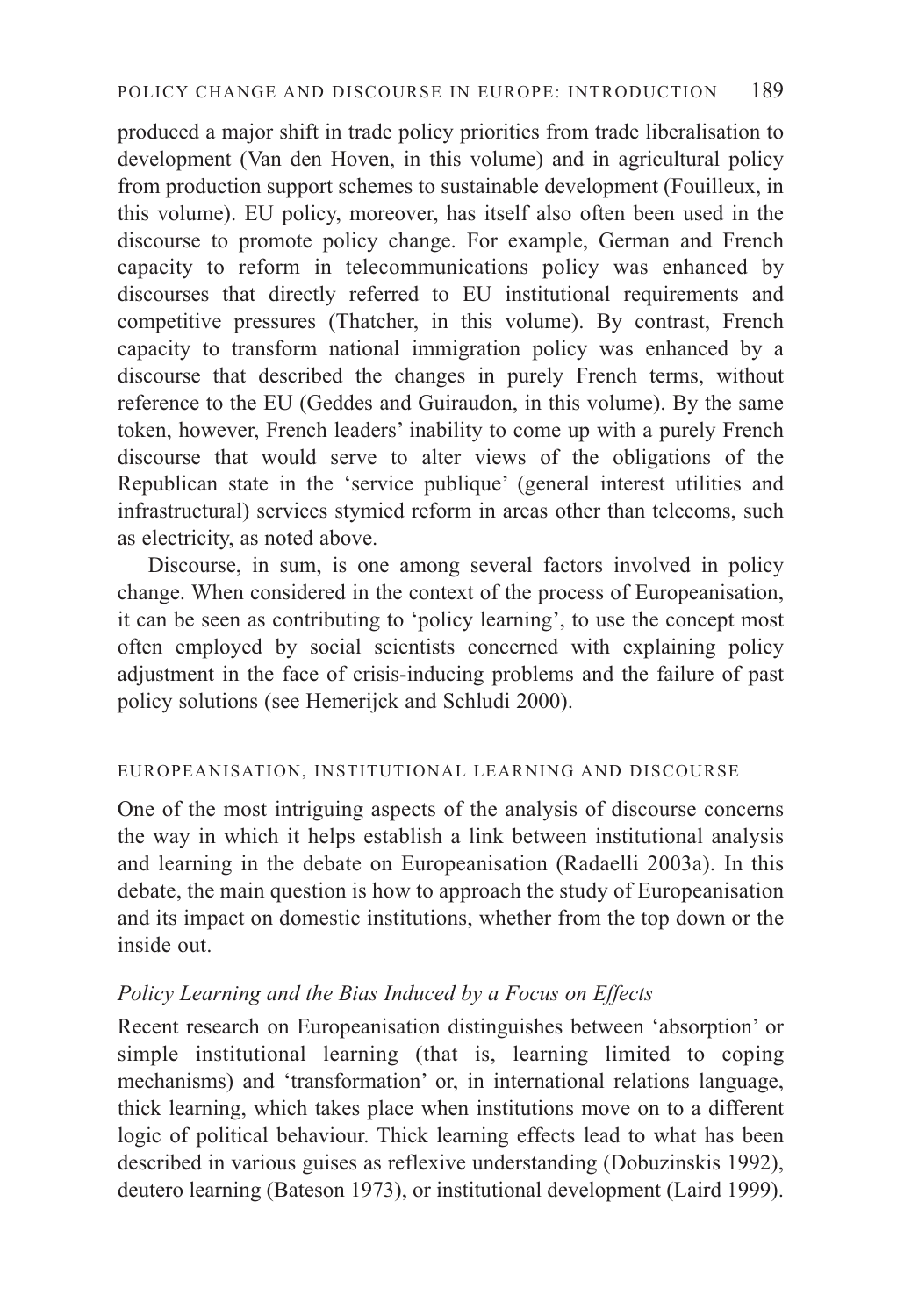There are two difficulties raised by the analysis of simple learning versus institutional development. One problem is that to cast the discussion of Europeanisation exclusively in terms of its effects (simple learning or institutional development) presupposes that there are effects. Put differently, there is a serious risk of prejudging the significance of European Union (EU) policy, whether in terms of the constraints it generally places on member states or in terms of its effects on those member states. Any consideration of EU decisions shows that the decisions themselves have very different rules for compliance (see Schmidt 2002c), from highly specified rules that countries are required to follow to the letter (e.g., the Maastricht criteria in the run-up to EMU or certain kinds of environmental standards); to less specified rules that countries have more leeway in following (e.g., the regulatory regimes for telecommunications or electricity); to suggested rules (e.g., in the European Employment Strategy or in tax competition – Radaelli 2003b); to no rules at all, as in mutual recognition. This means that EU policies themselves exercise different degrees of institutional pressure for change on member states.

Moreover, whatever the compliance rules, EU decisions generally have a very different impact in any given country, depending upon the mediating factors outlined above. Where EU policy poses a significant problem for a polity, by challenging long-standing policy legacies and long-held preferences, it can be useful to analyse its effects in terms of policy learning, whether simple learning – because policy actors resort to coping mechanisms, and respond with inertia to the pressures – or thick learning – because transformation occurs, with the EU policy serving to alter national policy as it galvanises new interest coalitions and empowers some actors as opposed to others (Héritier 2001). However, where the EU policy poses only a minimal problem, because of a goodness of fit between the EU policy and national policy legacies and preferences, analysis in terms of learning is not very useful, since absorption of the EU policy is the natural outcome, and 'simple learning' the only reasonable response. This was clearly the case of Germany in terms of European monetary integration and of the UK with regard to telecommunications and immigration policy.

Another problem with the focus on the effects of EU decisions is that it may lead the researcher to adopt a top-down logic in which the only aim is to find out the domestic effects of independent variables defined at the EU level. In this top-down perspective, the problem of domestic policy-makers is all about putting into practice European policy. This is a managerial, chain-of-command logic. By contrast, we would argue for an 'inside-out' or 'bottom-up' perspective (Radaelli 2003a). This can be done in a variety of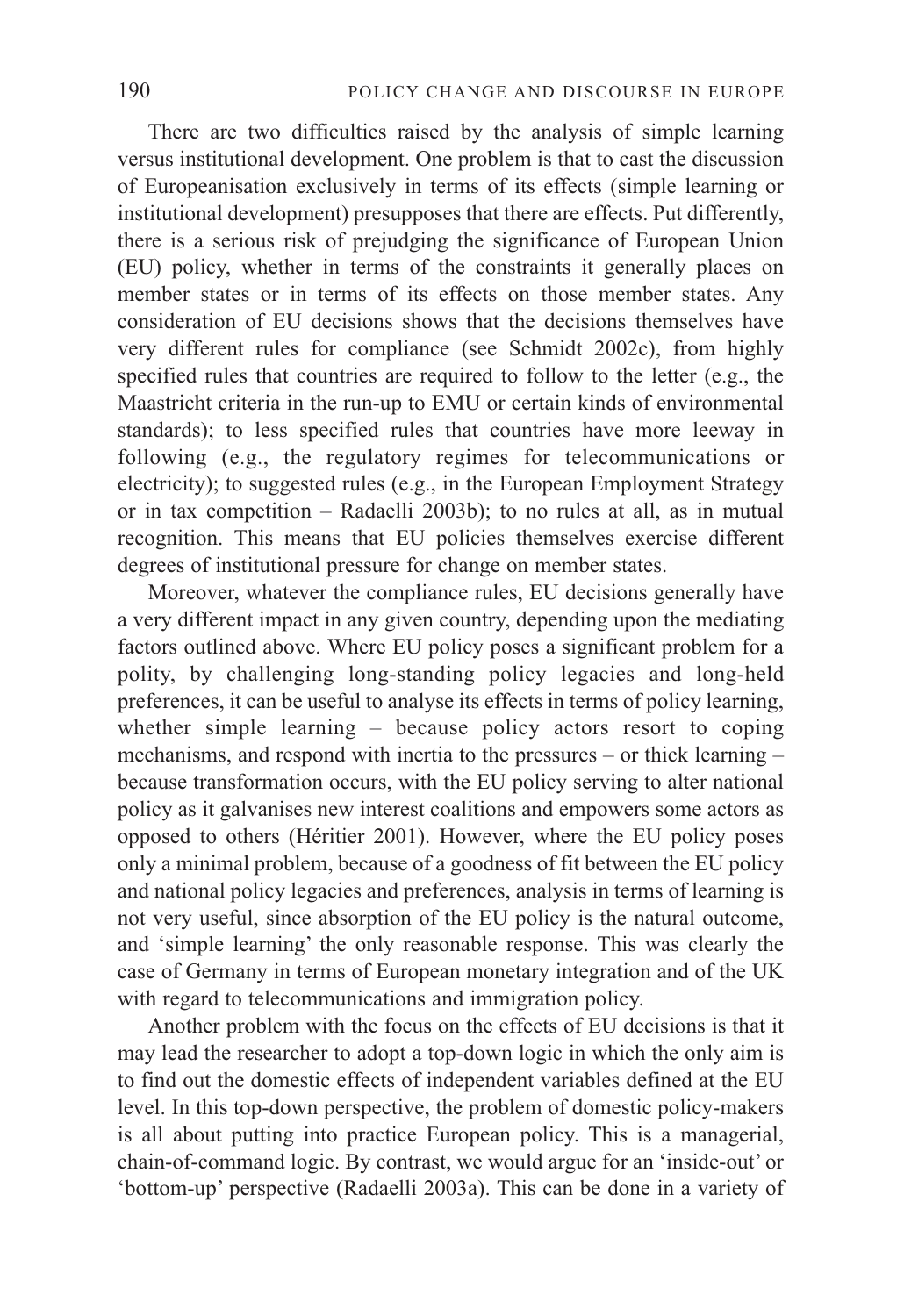ways. One possible way is the one outlined above – through a consideration of the mediating factors involved in policy adjustment, including the policy problems, policy legacies, policy preferences, political-institutional capacity and discourses of actors confronted with a particular EU decision and a given set of compliance rules. But this approach is still somewhat tainted by the top-down perspective, since it takes the EU decision as the point of departure of the study (to avoid saying 'independent variable'), and what happens at the domestic level as following from that decision, whereas the process is much more complex, given among other things the involvement of national actors in the EU decision itself, as part of the process of European integration.

Another approach is more historical, by tracing temporal sequences to show when key decisions were made (time), the sequences of decisions (timing) and the speed (tempo) (Dyson 2002). Institutional development is a process, not a single episode in time. The implication is that one should seek to trace sequences of events in policy adjustment and, drawing upon Elmore's suggestions for bottom-up research, look at the individual and institutional choices 'that are the hub of the problem to which policy is addressed, to the rules, procedures and structures that have the closest proximity to those choices, to the policy instruments available to affect those things' (Elmore 1981: 1). With this 'bottom-up perspective' on Europeanisation, one can, for example, see if and when EMU played a role in the logic of national economic policy-making – or even changed this logic (Radaelli 2002).

This emphasis on the 'bottom-up' perspective is even more appropriate for EU policies such as the European Employment Strategy in which the EU simply provides a platform for benchmarking and the diffusion of best practices (Trubek and Mosher 2001). The best way to see whether the open method of co-ordination has produced effects in domestic employment policy (and wider domestic effects in terms of changes in the institutions of the labour market) is not to trace down best practices from Brussels to domestic settings, but to analyse what goes on at the level of policy-makers 'at the hub' of national and subnational employment policy puzzles and answer the question whether best practice and benchmarking provide resources, cognitive drives, or are just irrelevant.

One advantage of this research strategy – to conclude on this point – is that it does not separate artificially EU activity as 'policy' and domestic choices as 'implementation'. Another advantage is that the strategy is actorcentred. However, this can create a problem because one has to demonstrate that the investigation of the institutional effects of Europeanisation can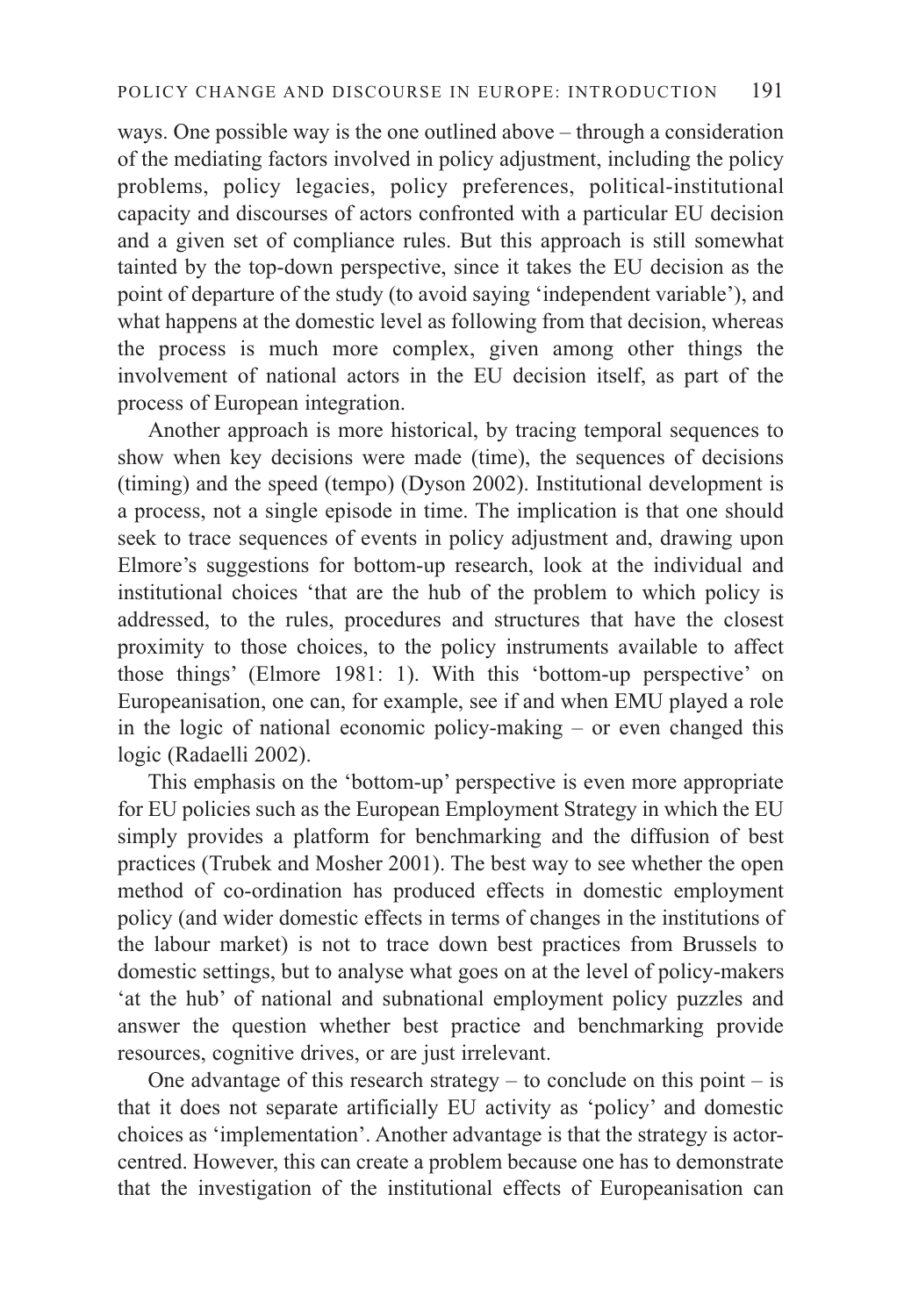accommodate an actor-sensitive analysis. If Europeanisation changes the way institutions think (this being the core component of institutional transformation or thick learning), where is the scope for actor-centred analysis? Can empirical analysis shed light on how institutions think? Or, alternatively, should one look for 'post-empirical' approaches to detect the transformations of the deep institutional structures (e.g., by using institutional anthropology, varieties of system analysis *à la* Luhmann, analysis of non-decisions and 'what is not said')? But can we afford to neglect agency? The problem with institutional thinking is that institutions, strictly speaking, do not have cognitive capacities of their own. This is why we turn to discourse.

# *The Role of Discourse in Institutional Learning*

Discourse can serve to bridge the gap between institutional and actorcentred analysis, that is, between structure and agency. We have neither the space nor the desire to enter the debate between the advocates of institutional thinking, who focus mainly on structures, and the methodological individualists, who are more concerned with agency, although we accept that this is an important divide in how we tackle research questions. But it is fair to say that institutional thinking *á la* Douglas does not produce all the answers we need. After all, if the structure changes – as the hypothesis of institutional development argues – there must be some political processes through which specific actors have modified the structure. In political life at least, structures are not metaphysical. Thus, in order to avoid the fallacy of the metaphysical pathos of institutional analysis (Di Maggio 1988), we will need to connect – rather than to separate – institutional change and actor-centred analysis.

It is at this point that the consideration of discourse is decisive. Discourse is central because it assists in the attempt to integrate structure and agency – and thus to explain the dynamics of change. Discourse is fundamental both in giving shape to new institutional structures, as a set of ideas about new rules, values and practices, and as a resource used by entrepreneurial actors to produce and legitimate those ideas, as a process of interaction focused on policy formulation and communication. After all, policy change in the EU is not simply the result of top-down institutional and outside-in economic pressures but is rather the result of decisions by political leaders taken after deliberation on alternative policy choices. At any critical political juncture over the last ten years or so (think only of three very different examples: EMU, telecommunications liberalisation, security and defence), policy-makers had more than ample opportunity for choice.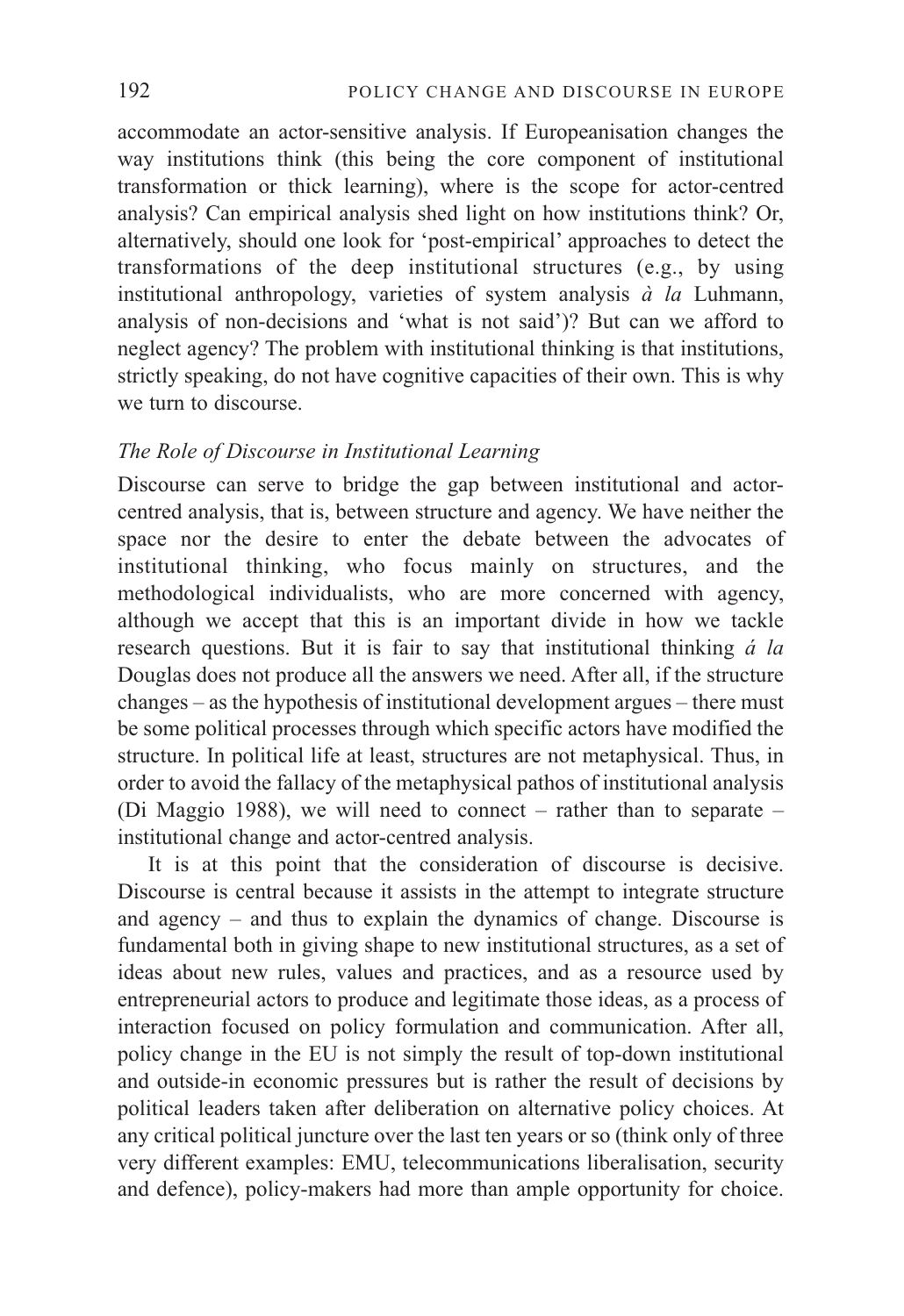But how, then, to define discourse and to situate it in terms of the literature on ideas and discourse as well as other research traditions?

# DEFINING DISCOURSE

In what follows we offer a very broad definition of discourse in an effort to encompass the wide range of approaches taken in this volume, and in keeping with our emphasis on pluralism. Discourse, as defined herein, represents both the policy ideas that speak to the soundness and appropriateness of policy programmes and the interactive processes of policy formulation and communication that serve to generate and disseminate those policy ideas (see Schmidt 2000a; 2000b; 2002b). This definition is deliberately wide enough to encompass most approaches in the literature on ideas and discourse, without prejudging the kind of ontological or epistemological approach to be taken.

# *The Ontological and Epistemological Foundations of Discourse*

We choose to use the word discourse rather than, say, language, narrative, or communicative action mainly because we find that the meaning of discourse can encompass all of these. But given our choice of words, one might assume that our 'ontology' – that is, our underlying assumptions about the nature of social and political reality – privileges post-modern analysis, or prefers social constructivism over positivism. In fact, in our definition of discourse, we try not to prejudge this, albeit with three important caveats. First, although post-modernists and some social constructivists would argue that 'reality is discursively constructed', this does not imply that analysis should be limited to discourse. Neither does it imply that one should approach discourse as an 'object' by dissecting texts and deconstructing speeches, thus missing the basic fact that political discourse may conceal substance under rhetorical smoke. Sometimes words reflect action, and sometimes they obscure or even belie action. Additionally, discourse is always situated in broader institutional contexts, with institutions and culture framing the discourse, defining the repertoire of acceptable (and expectable) actions. Moreover, interests also matter, as do the material conditions and hard economic variables that may serve to drive change. In comparative political economy, for example, discursive accounts of economic policy strategies in the context of globalisation can prove elusive if they are not related to the empirical analysis of globalisation – whether seen as external pressures resulting from international economic competition or from international regulatory competition and/or co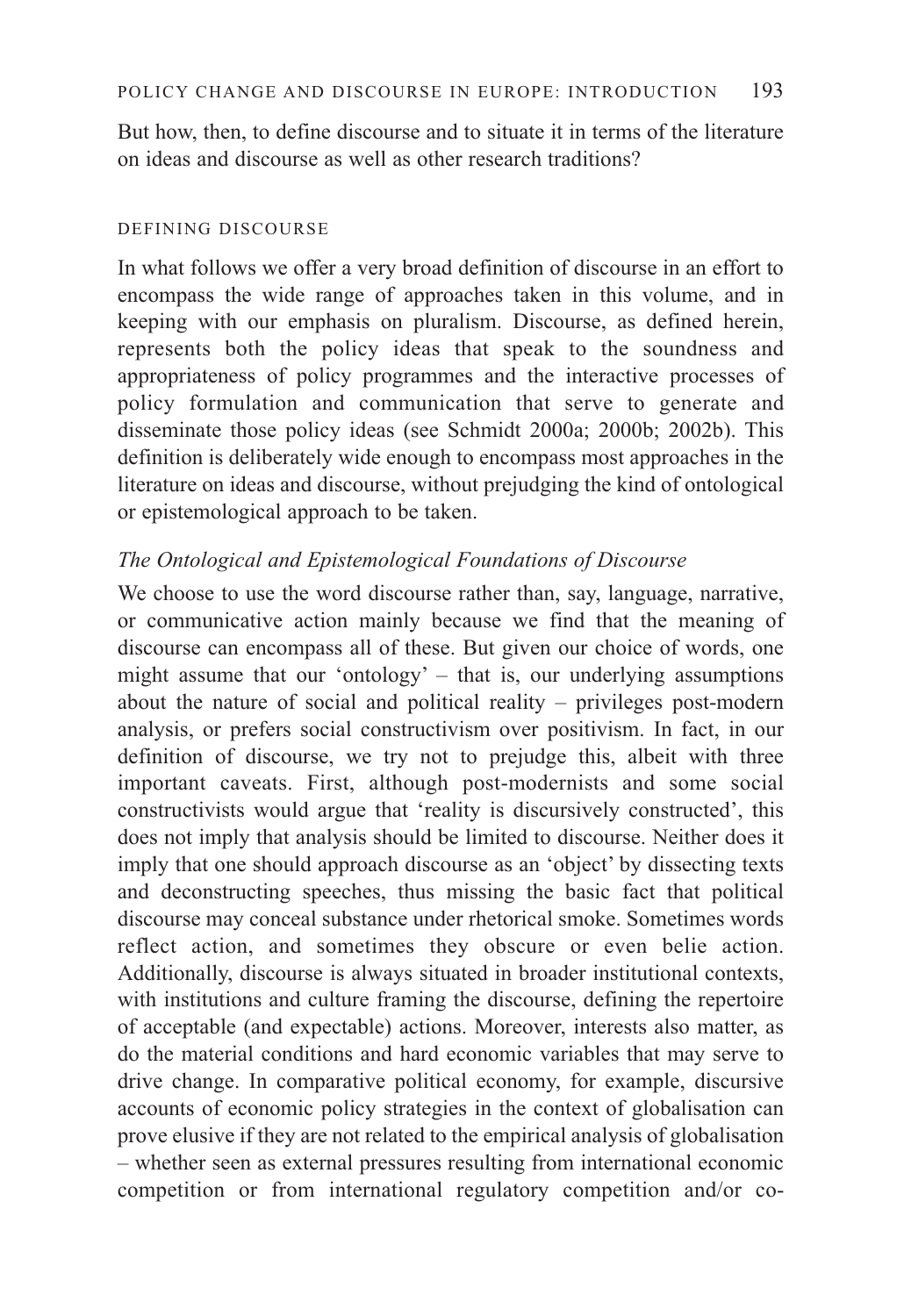operation. By the same token, however, empirical analyses which simply assume that globalisation pressures logically entail policy change fail to see that policy change itself generally follows from the discourses representing those pressures as economic imperatives for change (see Hay and Rosamond 2002).

Second, we think that for researchers with a policy-analytic orientation, the debate on social constructivism (both in international relations and more recently in European integration) misses the point in relation to the epistemological issues of policy analysis – or the ways in which knowledge about social and political reality is best acquired. Since the seminal work of Lindblom, Wildavsky, and Cohen, March and Olsen, we have been aware of the role of perceptions, social interpretations and the politics of problem definition in policy controversies. In this sense, the door for social constructivism is not just ajar – it is fully open. The argument that policy reality is socially interpreted is simply a point of departure for more sophisticated ontologies and philosophies of science, such as realism (as defined by Lane 1996). Thus, although we welcome social constructivist arguments, we do not wish to encourage the umpteenth debate on the 'pro and cons' of this approach.

Third, our emphasis on discourse is compatible with different epistemological approaches to the study of the policy process, along a continuum from positivist approaches in which ideas may be mainly seen as reflecting the strategic interests of actors to constructivist approaches in which ideas are seen to constitute interests.<sup>1</sup> Among positivist approaches, one of the clearest cases for the importance of ideas in choosing among interests is made by Goldstein (1993), who argues that under conditions of uncertainty, ideas behave like switches (or 'road maps') that funnel interests down specific policy directions, serving as filters, focal points, or lenses that provide policy-makers with strategies. Haas (1992) veers towards constructivism by arguing that under conditions of uncertainty interests themselves become uncertain and, therefore, open to redefinition or 'reconstruction' by new ideas framed by new knowledge. Other theorists go even further than Haas, however, to suggest that interests are so framed by culture, and not just knowledge, that they cannot be separated from the context in which their ideas are given meaning (Katzenstein 1996; March and Olsen 1995).

# *Discourse as a Set of Ideas*

The scholarly literature on discourse as a set of ideas contains a wide array of approaches, some of which tend more towards the positivist end of the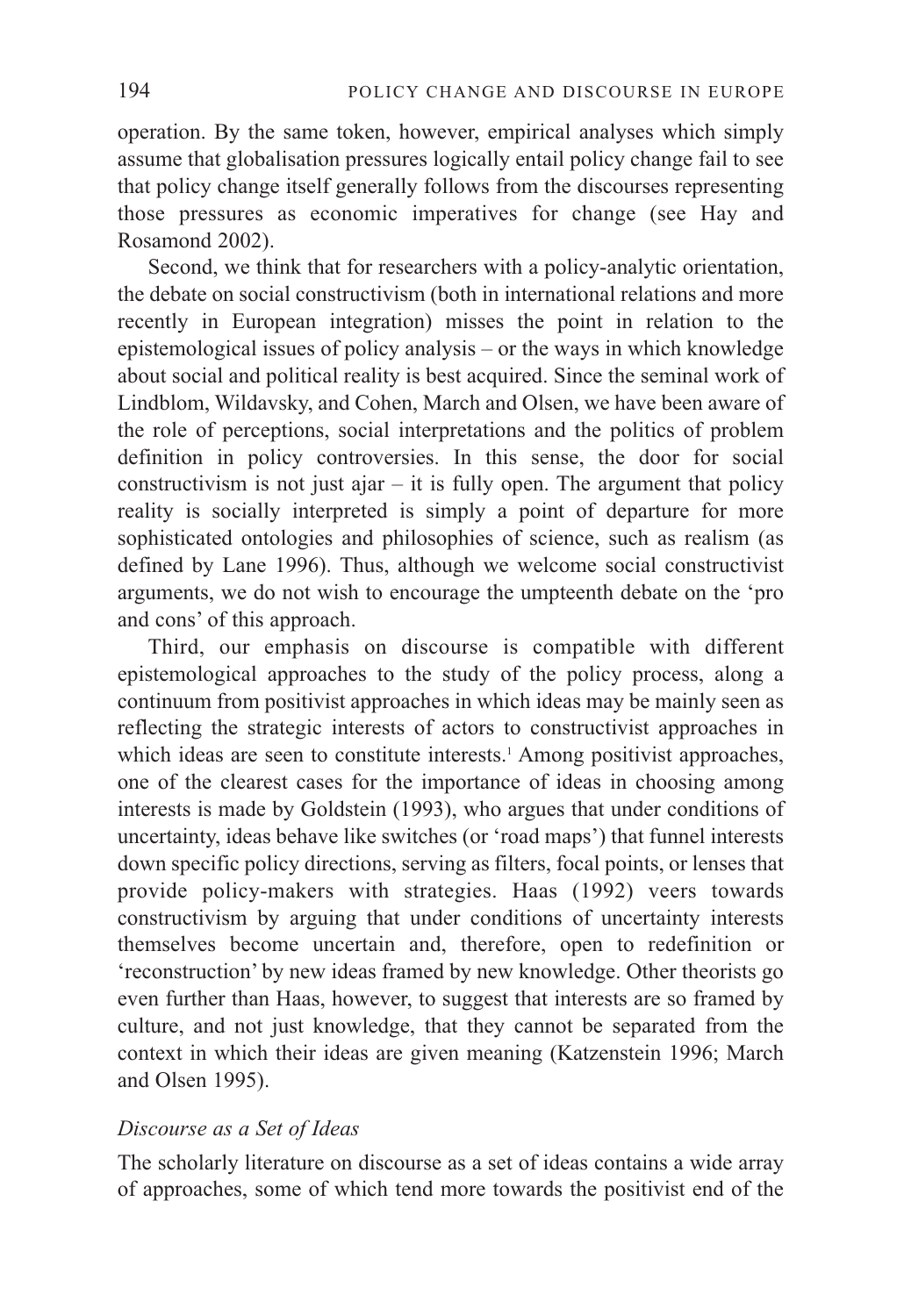continuum, others towards the more constructivist end. The more positivist approaches see ideas as representing the necessary conditions for collective action, by serving to redefine economic interest and to reconfigure interestbased political coalitions (see Hall 1989; 1993; Blyth 1997; Parsons 2000). The more constructivist approaches instead see ideas as constituting the policy narratives, discourses and frames of reference which serve to (re)construct actors' understandings of interests and redirect their actions within institutions (see Radaelli 1999; Doty 1996; Milliken 1999; Jobert 1992; Muller 1995; Muller and Surel 1998). For yet others, however, whether situated more towards the positivist or constructivist end of the continuum, ideas reflect the national identities, values, norms and collective memories that serve to shape the incentive-based push of interests or the path-dependent pull of institutions (Schmidt 2000b; Finnemore and Sikkink 1998; Rothstein 2000).

Among the contributions in this volume, Mark Thatcher's tends towards the positivist side, with ideas serving to legitimise the interest-based decisions of governmental and business actors in telecommunications policy. Eve Fouilleux's tends towards the more constructivist, with EUlevel actors seeking to reconstruct national and international actors' understandings of their interests and to redirect their actions in agricultural policy by way of a new 'reférentiel' or frame of reference. And Adrian van den Hoven is somewhere between the two, with a positivist underlay of interest-based behaviour challenged by a constructivist overlay in which ideas serve to reconstruct interests in international trade.

# *Discourse as an Interactive Process*

The literature on discourse as an interactive process also has a wide span. First, it encompasses studies of the individuals and groups at the centre of policy construction who generate the ideas that form the bases for collective action and identity. While some scholars focus on the loosely connected individuals united by a common set of ideas in 'epistemic communities' (Haas 1992), others target more closely connected individuals united by the attempt to put those ideas into action through 'advocacy coalitions' (Sabatier and Jenkins-Smith 1993) or 'discourse coalitions' (Hajer 1993; Singer 1990), while yet others single out the individuals who, as 'entrepreneurs' (DiMaggio 1988; Fligstein and Mara-Drita 1996; Finnemore and Sikkink 1998) or 'mediators' (Muller 1995; Jobert 2003), draw on and articulate the ideas of discursive communities and coalitions for the policy community. Still others, however, focus on the 'rhetorical action' (Schimmelfennig 2001) or the 'co-ordinative discourse' of the key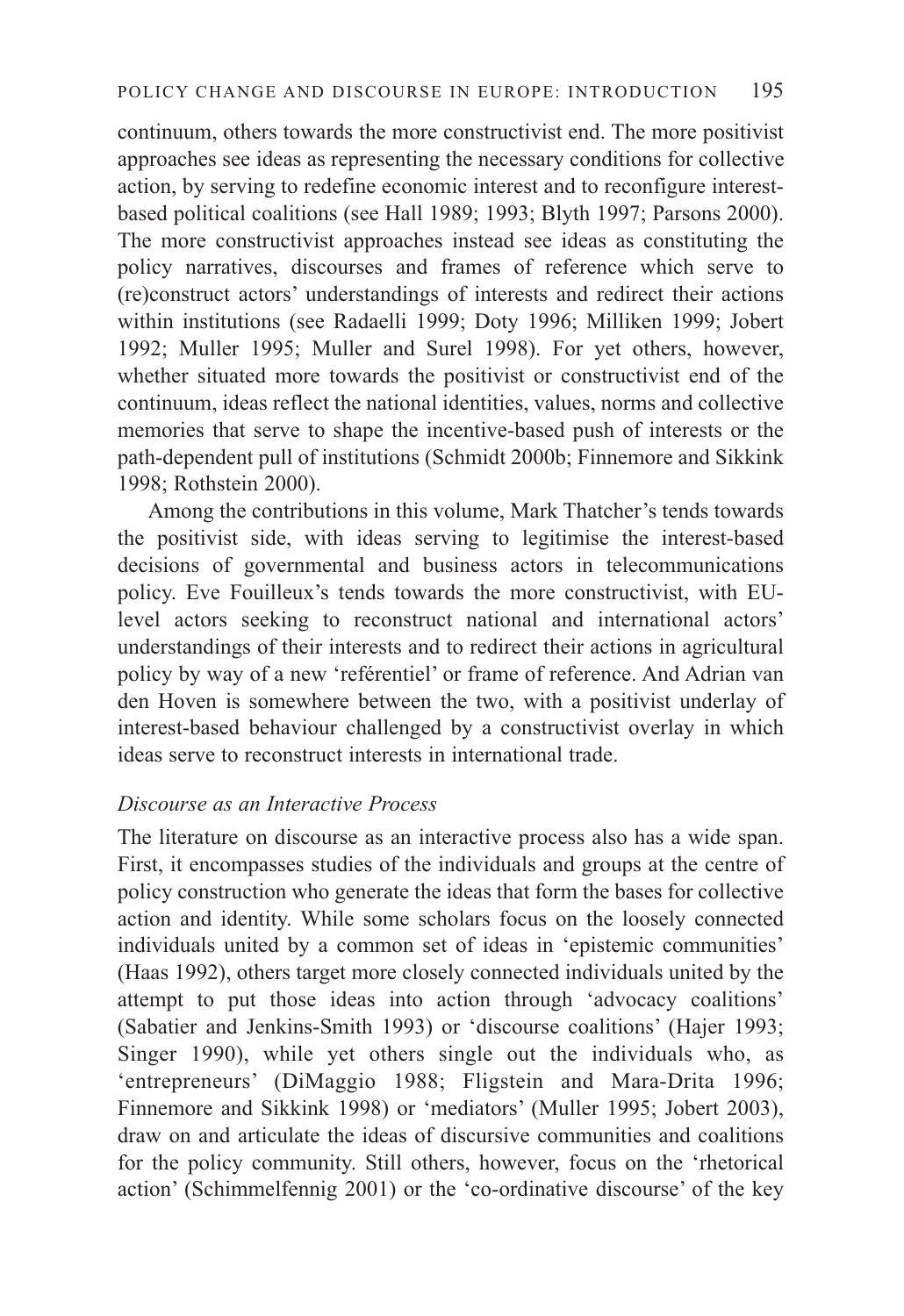policy actors responsible for policy construction (who may of course be influenced by the ideational entrepreneurs and discursive communities and coalitions of which they may also be members) (Schmidt 2000b; 2002b).

Among our authors, Adrian van den Hoven shows how the 'rhetorical action' of an ideational entrepreneur in the EU Commission – Pascal Lamy – managed to transform the bases for discussion in international trade negotiations. Eve Fouilleux similarly describes how a small group of actors in the Agriculture Directorate-General were able to take advantage of an opening created by international trade pressures to introduce an innovative set of ideas in agricultural policy, a sector that had previously been entirely blocked. And Jolyon Howorth demonstrates how the presence of a coherent epistemic community (as in France) or an elaborate co-ordinative discourse among policy actors (as in Germany) by contrast with the UK can make all the difference with regard to public acceptance of new security and defence initiatives.

The interactive dimension, however, also includes studies of the use of ideas in the process of public persuasion. These may focus on electoral politics and mass opinion (Mutz *et al.* 1996), when politicians translate the ideas developed by policy élites into the political platforms that are put to the test through voting and elections. But they also involve the more general discourse of democratic governance (March and Olsen 1995) and 'communicative action' (Habermas 1996) that frame national political understandings and deliberations; the more specific deliberations in the 'policy forums' of informed publics (Rein and Schön 1991) about the ongoing policy initiatives of governments; and the 'communicative discourse' of political actors who present the policy programme developed in the context of the co-ordinative discourse to the general public as well as more informed publics for discussion, deliberation and, ideally, modification (Schmidt 2000a; 2002b).

In this volume, although public communication and deliberation are not the primary focus of any of our authors, given our emphasis on Europeanisation and policy change, it is nevertheless a significant factor in a number of cases. Andrew Geddes and Virginie Guiraudon, for example, show how differently member state governments frame the communicative discourse on EU-related reforms of immigration policy so as to fit with national concepts and values, with France, in particular, couching the reasons for reform exclusively in terms of French concepts and values, with no mention of the EU as the impetus for reform. Moreover, the problems countries experienced with regard to EU-related policy initiatives often come at the communicative stage of discourse, either because political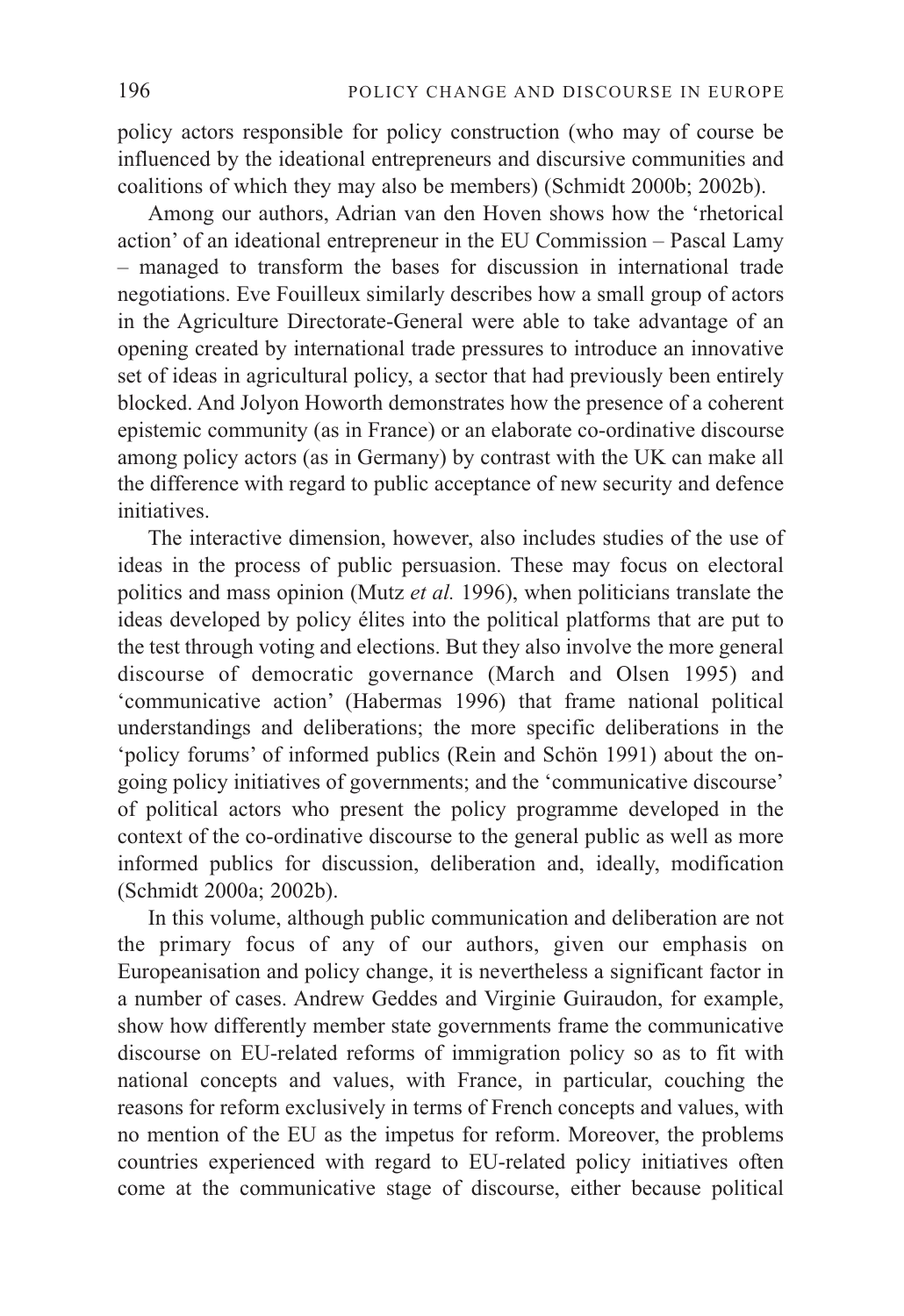actors have difficulty persuading the general public of the appropriateness of reform, as in the case of France in the telecommunications area (see Thatcher, in this volume), or because there is too much of a disconnect between the co-ordinative discourse and the communicative, as in the case of the UK with regard to security and defence (see Howorth, in this volume).

Our definition of discourse, in short, tends to cover most approaches to ideas and discourse. It serves as a kind of umbrella definition which assumes that it is necessary not only to explore the ideational dimension of discourse – that is, the ideas and values that represent the cognitive and normative aspects of meaning creation – but also the interactive dimension – both the élite processes of policy formulation and the mass processes of communication and deliberation with informed and general publics.

#### CONTEXTUALISING DISCOURSE

Discourse cannot be examined in isolation. It needs to be understood in institutional context – thus the term 'discursive institutionalism'. And this means that discourse should be considered not only in terms of the other mediating factors that affect policy change, but also in terms of the rules that frame ideas and discourse in different political-institutional settings.

# *The National Institutional Setting*

The institutional context is constituted by the vast range of rules – formal and informal, laws as well as social and political norms and conventions – that set actors' common frame of reference and help shape not only actors' perceptions and preferences, but also their modes of interaction (see Scharpf 1997). These vary greatly across countries and time, and include such things as the political rules of conduct, whether consensual, competitive, or conflictual; the political governance structures, whether unitary, federal, or consociational; the governance processes, whether pluralist, corporatist, or statist; the industrial relations regime, whether co-ordinated, fragmented, or decentralised; or welfare state values, whether individualist, universalist, or family-oriented. These are the institutional norms and arrangements that set the parameters of what people talk about as well as of who talks to whom in the process of policy-making. They presuppose the cultural norms, historical path dependencies and interest-based behaviours that affect policy-making in a given socio-political setting.

To offer only one example of the way in which the national-institutional context may affect the discourse, we take the case of how governance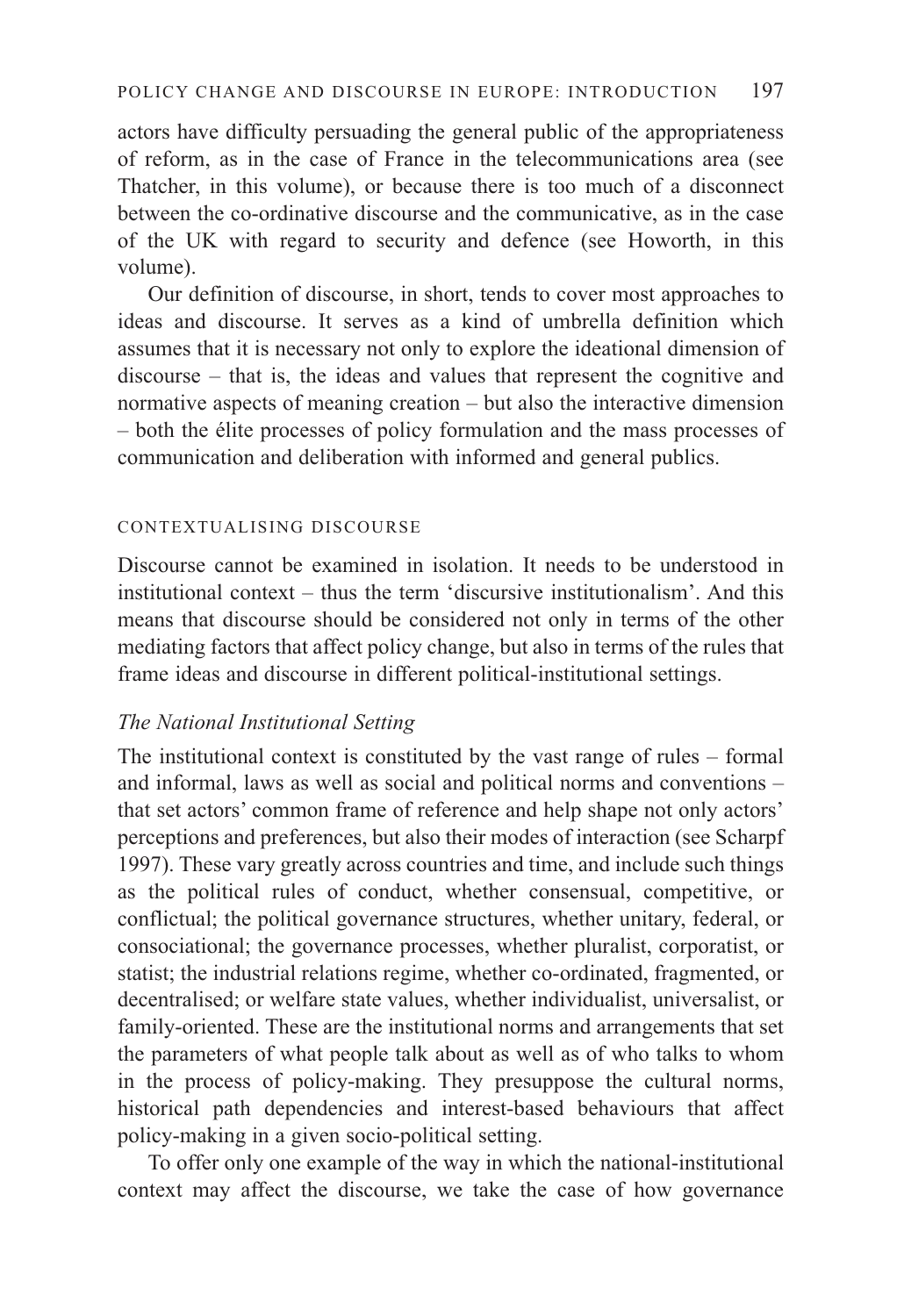arrangements influence the very locus of the discourse. Countries in which power is concentrated in the executive, such as Britain or France – 'singleactor' systems characterised by unitary states with 'statist' policy-making processes and majoritarian politics, where policy formulation is the purview of a restricted governmental elite – are most likely to have an elaborate 'communicative discourse' focused on persuading the general public of the necessity and appropriateness of policies developed with little outside input. By contrast, countries in which power is more dispersed, such as Germany or the Netherlands – 'multi-actor' systems characterised by federal states with corporatist processes and proportional representation systems, where a large number of policy actors have input into policy formulation – are more likely to have an elaborate co-ordinative discourse, where policy actors tend to concentrate more on reaching agreement among themselves and on persuading their own constituencies of the agreement's necessity and appropriateness than in communicating such agreements to the wider public. This has been shown to be the case for most economic policy sectors as well as welfare reform (Schmidt 2000b; 2002b). And it remains true for the cases presented in this volume.

In the telecommunications sector, for instance, Thatcher (1999, and idem, in this volume) finds that although both France and Germany transformed their policies in response to the EU directive, in Germany this came about through an elaborate co-ordinative discourse in which the key policy actors, including government, business and labour, deliberated on the reform. In France, by contrast, the more restricted co-ordinative discourse between government and industry was supported by an elaborate communicative discourse directed at the general public as well as at the potentially disruptive unions. Busch (in this volume) describes a similar pattern in banking policy between Germany and the UK, with the difference that in this more technical arena neither country had much communicative discourse. The pattern even holds in a policy area such as defence and security, where national security considerations that promote the concentration of decision-making power in the executive would lead one to expect a thin co-ordinative discourse and a more elaborate communicative discourse in all countries. Howorth (in this volume) finds that Germany has a much wider co-ordinative discourse among relevant policy actors than Britain or France, where decisions about security and defence are the domain of a very small policy élite – although the communicative discourse is rather elaborate in all three countries. There are differences, however, even between the two single-actor countries: whereas in France the government managed to forge an epistemic community encompassing key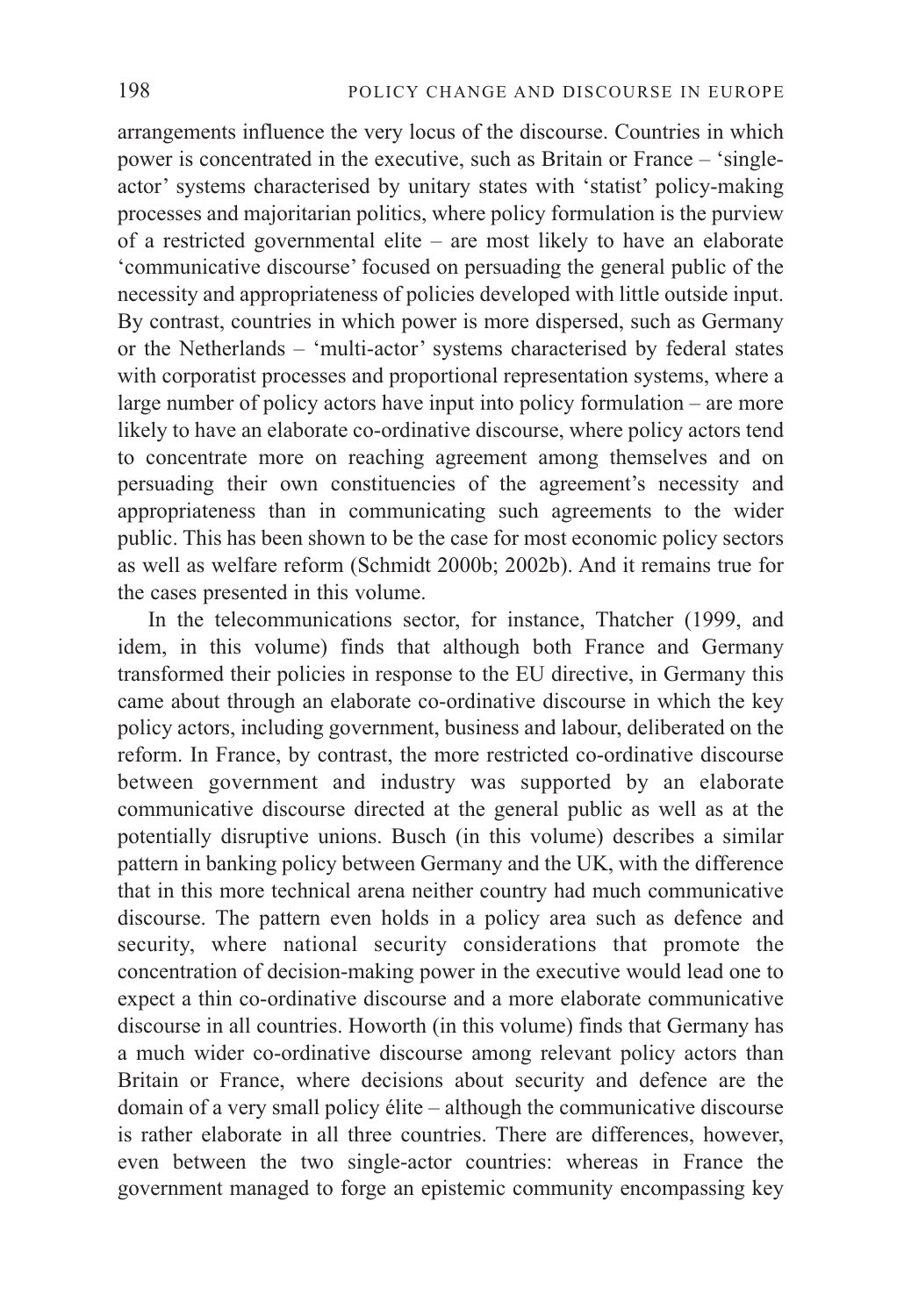policy actors, informed publics and the media, thus ensuring a positive reception to the government's communicative discourse about the new European defence policy following the St Malo agreement, the absence of any epistemic community or any prior attempt to build one meant that the British government's communicative discourse generated great controversy.

# *The EU and International Institutional Settings*

Complicating these discursive processes within the national context, moreover, is the growing importance of the European context across policy sectors. In the terms developed above, we could characterise the EU as a multi-actor systems in which trans-European co-ordinative discourses among policy actors overlap with the national ones on policy formulation, while mostly leaving to national political actors the communicative discourse to national publics. Because the EU governance system is multiactor in the fullest sense of the term, given the EU-, national- and regionallevel governmental and non-governmental actors involved in policymaking, the co-ordinative discourse tends to be most elaborate, as a multiplicity of actors focus on reaching agreement among themselves. By contrast, the communicative discourse is quite thin, mainly because EU institutional actors have great difficulty speaking directly to national publics, given the lack of a common language, a common media, an elected president and a European public.

At least for the moment, much of what passes for EU communicative discourse is filtered through national leaders and policy actors, with the exception of sensational moments (e.g., Commission President Prodi's criticism of the Stability and Growth Pact criteria as 'stupid'). Fouilleux (in this volume), however, rightly points out that the EU Commission, under increasing attack since the early 1990s for its perceived democratic deficit, has been seeking to increase its legitimacy by building a communicative component into its co-ordinative pronouncements and texts on new policy initiatives. These communicative elements play a dual role: at the same time that they serve to reassure the public about the impartiality and transparency of the policy process itself – and as such can be seen as discourse directed more at issues related to polity rather than policy – they are also intended to appeal directly to national publics on the policy issues, and thereby to exert pressure on national leaders.2 The main thrust of the EU Commission's policy discourse, however, remains in the co-ordinative realm, addressed to the networks of governmental and non-governmental actors involved in policy construction at the EU level, even as many of these self-same actors are also part of another set of discursive co-ordinative as well as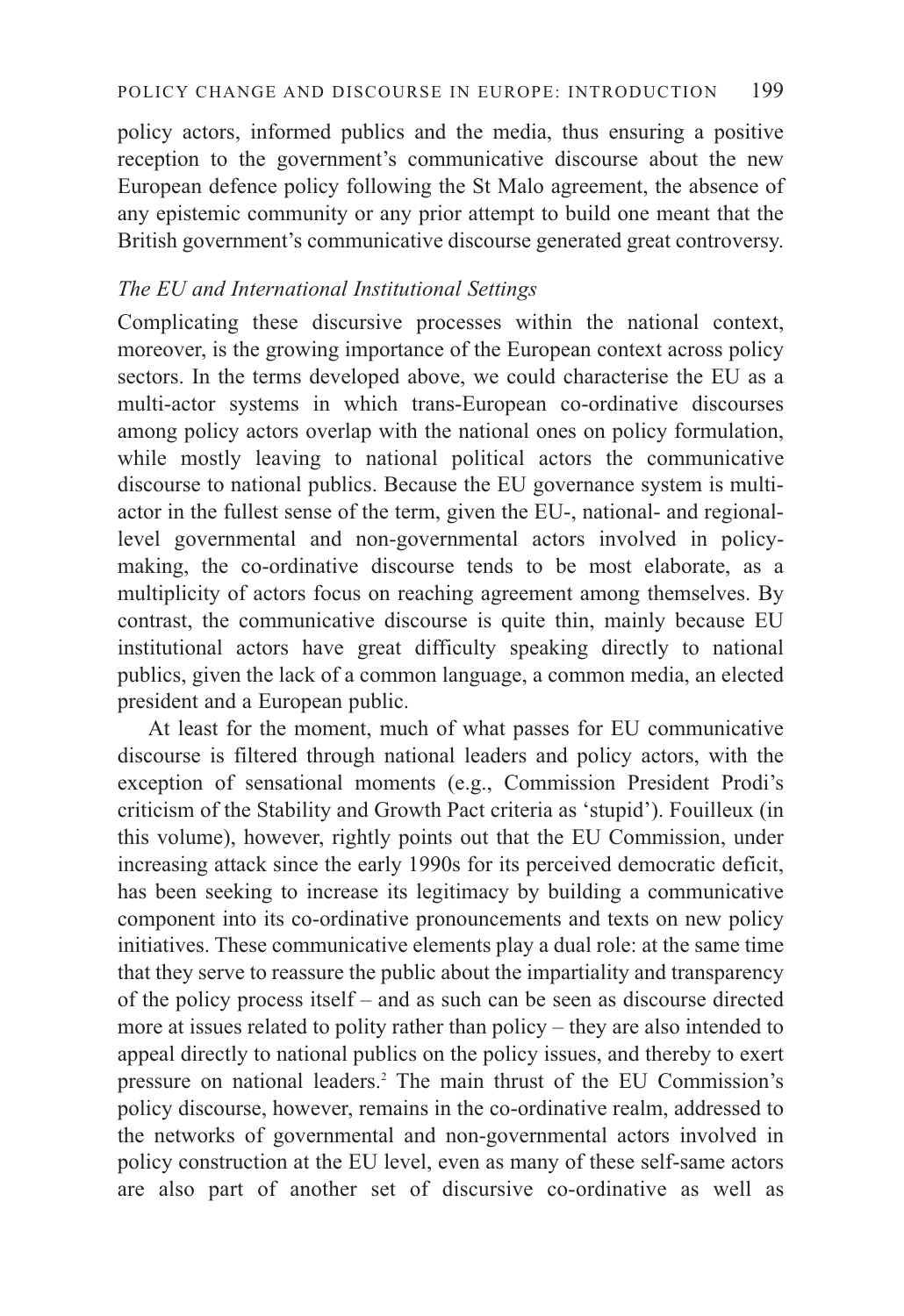communicative interactions at the national level, deliberating about how to respond to EU-level policy formulation or how to implement nationally the EU policies already decided.3 The balance in these national-level discourses, however, have themselves changed significantly in some sectors as a result of the EU-level discourse. In biotechnology, for example, the deliberations in single-actor systems at the national level involve much wider co-ordinative discourses than one might traditionally expect, as national governments no longer monopolise information or decisionmaking on issues that have dynamised large numbers of the public (Coleman 19xx**[3]**). In other areas, however, where decision-making is more centralised at the EU level, such as in international trade, the coordinative discourse in multi-actor systems may become much thinner, without any necessary expansion of the communicative discourse.

Some sectors add yet another level of discourse, though, thereby increasing the complexity of the discursive interactions. These include the international trade sector as well as the agricultural policy sector when it comes to international agreements. In this latter context, intriguingly, Fouilleux (in this volume) finds complexity not only in the interactive processes but also in the projection of ideas. In the EU Commission's discourse, which focuses on the multi-functionality of agriculture as the basis of a so-called European model of agriculture, the same discourse has one function at the national level and the reverse at the international. At the national level, the EU's discourse seeks to promote reform of EU agricultural policy by replacing the old system of subsidies (based on the principle of who produces more – or has more land – earns more public support) with new support schemes (dealing with non-commodity functions such as rural development, land planning and environment). At the international level, by contrast, it seeks to avoid reform and to escape WTO retaliation measures that would force the EU to engage in a politically unacceptable cut-off of payments, by arguing that multi-functionality as a political objective will produce de-coupled and non-trade-distorting instruments. In this case, institutional setting makes for differences not only in the interactive processes related to discourse, but even in the ideas projected in the discourse.

#### THE CAUSAL INFLUENCE OF DISCOURSE

So far, we have sought to show 'how discourse matters', that is, how it affects policy change; 'why discourse matters', that is, why it is to be taken seriously in the explanation of policy change; and 'where discourse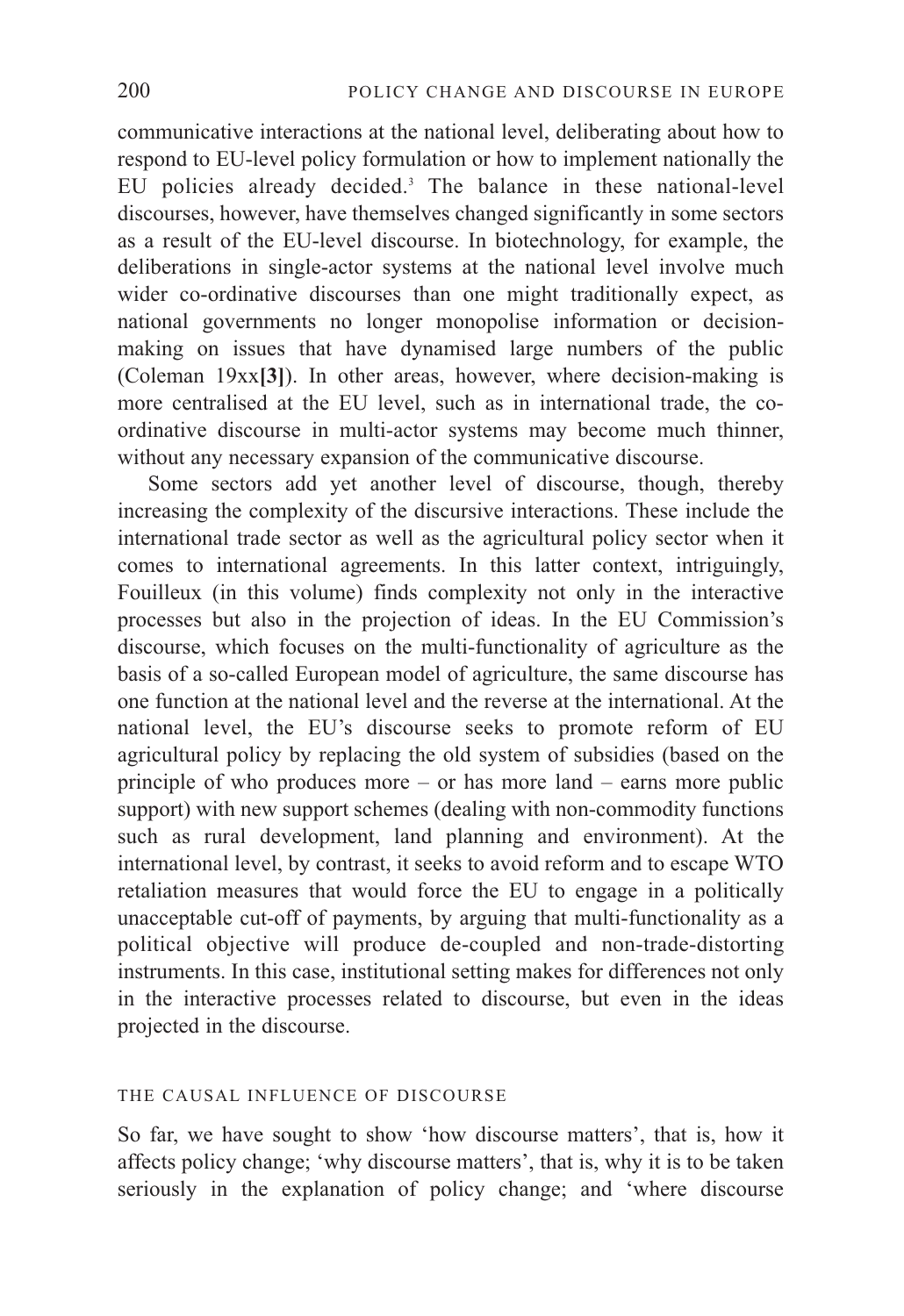matters', that is, in relation to institutional settings and mediating factors. But we have yet to discuss 'when discourse matters', that is, when it exerts a causal influence on policy change by serving to reconceptualise interests, reshape institutions and reframe culture, and when it does not, by serving only to reinforce interests, institutions and culture. For this, we need first to explore the power of ideas in the discourse, the interplay of ideas and discourse in the interactive process, to conclude with the methodological issues involved in demonstrating the causal influence of discourse.

# *The Power of Ideas and Discourse*

This is a question that takes us beyond the discussion of the nature of the ideas in the discourse to a focus on the power of ideas. Here, there are of course a lot of imponderables (from the point of view of political science) such as speakers' persuasive powers based on rhetorical eloquence or on psychological 'interactivity'. But if we focus not on personality, but on the persuasive power of the ideas in the discourse itself, then the question becomes: what criteria for success? After all, the representational approach to discourse does little on its own to help explain why a discourse and policy programme gain acceptance or not. That the narrative tells a good story or that the metaphors are evocative is not sufficient. The story the discourse tells and the information it provides must also appear sound, the actions it recommends doable, the solutions to the problems it identifies workable, and the overall outcomes appropriate.

Put another way, borrowing from the philosophy of science, this means that the discourse does better if it contains cognitive arguments that demonstrate the policy programme's relevance, applicability and coherence; and normative arguments that resonate with long-standing or newlyemerging values, and that complement rather than contradict the cognitive arguments (Schmidt 2000a; 2002b). Thus, for example, the success of the French communicative discourse on defence policy after St Malo is related not just to the discursive interactions that produced a supportive epistemic community, but also to the ideas which spoke to the necessity of a common European policy today, while resonating with post-war goals and values that had long favoured a separate European defence policy. This contrasted with the British discourse, where the problems resulting from the failure even to attempt to build a supportive epistemic community were compounded by the fact that, however cognitively sound, the ideas flew in the face of postwar values that prized the transatlantic relationship above all else, and jealously guarded British sovereignty against European encroachments (Howorth, in this volume).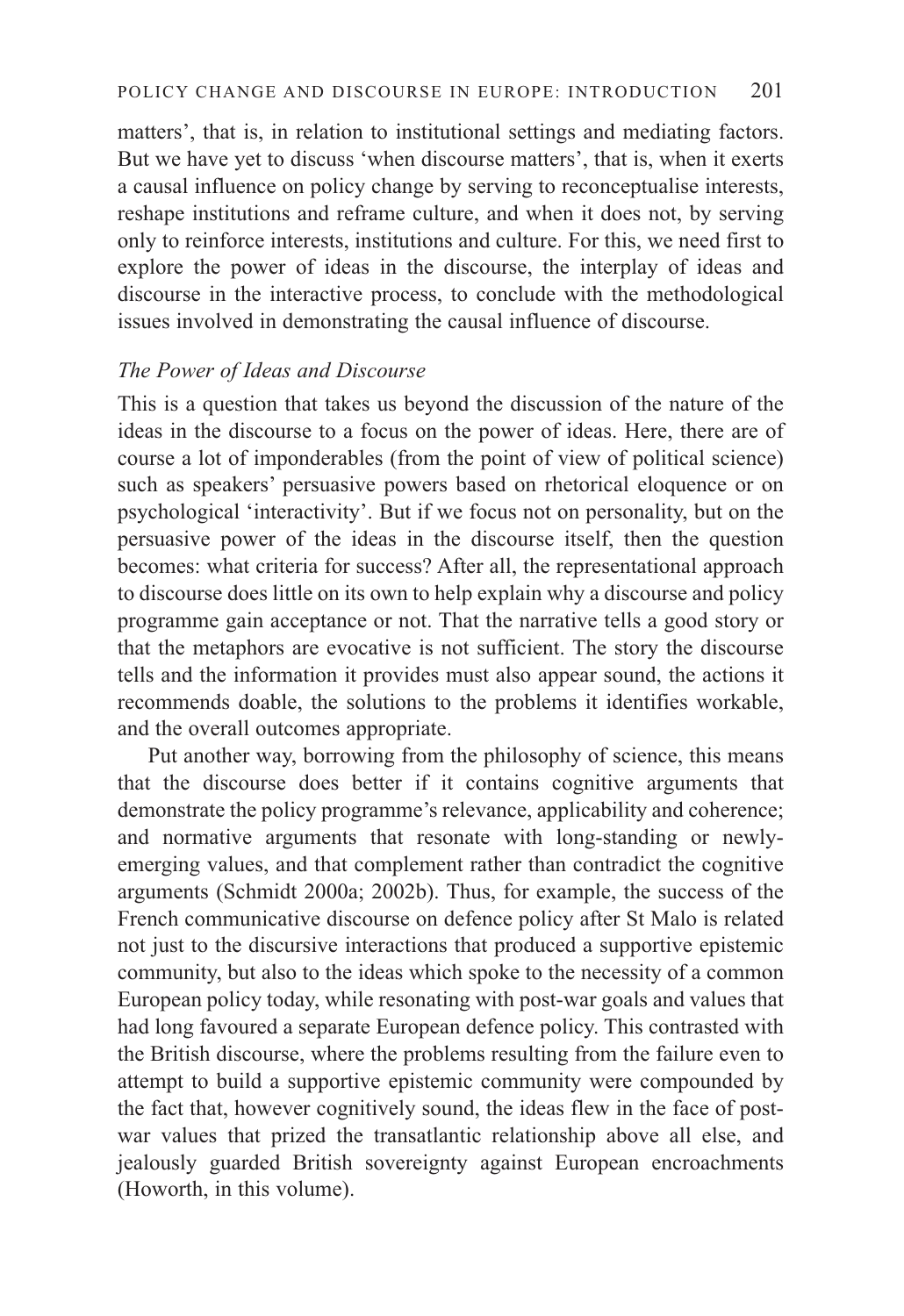But we also have to distinguish between the discourse prior to the acceptance of a policy programme and the discourse once a policy programme is implemented. After all, it is one thing for a discourse to appear relevant, applicable and coherent when it is situated primarily in the realm of ideas. But when its policy recommendations are put into action, a certain amount of incoherence in the discourse – vagueness in description, passing over in silence the areas which do not fit the discourse and so on – may be natural, and even necessary to ensure the continuation of the policy programme (Fouilleux 2001). The questions here, then, are how much disconnection between the discourse and the policy programme can be acceptable or even beneficial to their survival. What makes a discourse and/or a policy programme ultimately fail? External events that undermine the applicability and relevance of the policy programme? Internal contradictions in the discourse itself? Too big a disconnect between the discourse and the policy programme, that is, between words and actions (but how big is too big)? (Schmidt 2002b: 225–30). For most EU member states, European policy initiatives represented the most significant 'external event' or challenge to national policy programmes and discourses.

It is also important to distinguish between the power of ideas *ex ante*, or before a policy decision is taken, and *ex post*, once it is taken. Much of the attention of scholars has been on the causal influence of ideas and discourse in the formulation of policy (see Goldstein 1993; Haas 1992; Sabatier and Jenkins-Smith 1993). But there is also much to consider with regard to the influence of discourse at the policy implementation stage, once a decision has been taken. Here, interestingly enough, even scholars who dismiss ideas and discourse as having any *ex ante* causal influence on policy decisions are sometimes willing to concede that they have an *ex post* influence. Majone, for example, finds that even if ideas are mainly rationalisations of decisions taken on the basis of interests, they are significant once a policy decision is made, in order to legitimate it to the public. After all, in democracies political leaders have to explain to parliaments and electors why they do the things they do. And discourse, he finds as a result, serves three *ex post* functions: it provides conceptual foundations for what would otherwise appear a series of disjointed decisions; it institutionalises ideas; and it makes communication among the players possible, thus transforming one-shot games into iterated games (Majone 1989; 2001).

Discourse can be seen to do even more than this, however. As March and Olsen (1995: 45, 66) put it, discourse serves to explain political events, to legitimate political actions, to develop political identities, to reshape and/or reinterpret political history and, all in all, to frame the national political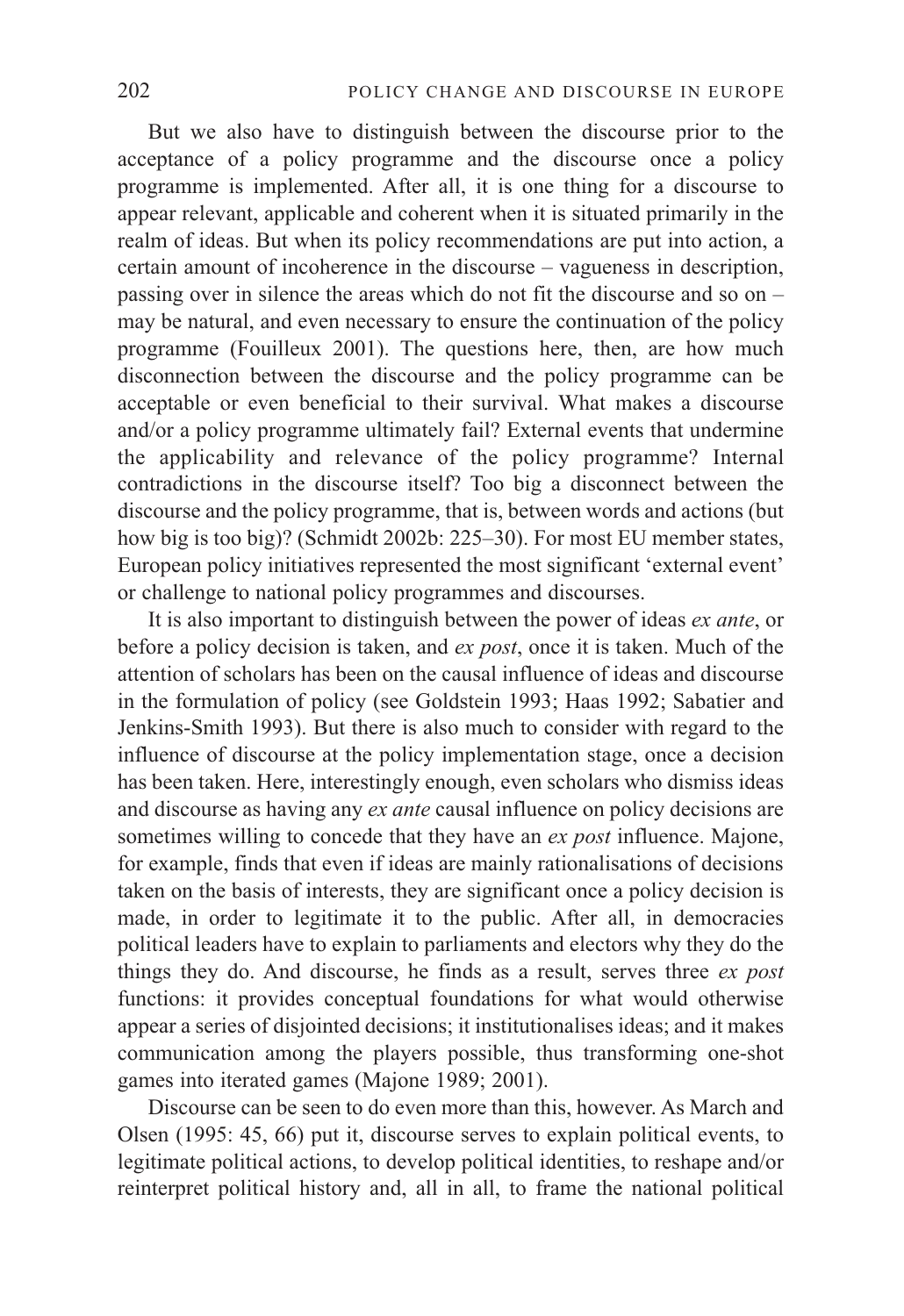discussion. In other words, discourse need not be seen only as the means to legitimate decisions *ex post* based on the interplay of interests – although it may indeed limit itself to this. Nor need it serve only to determine choices among possible interests (as Goldstein would argue), or even to frame the interests of policy actors (as for Haas). It can also serve to transform the ideas and values of a nation. For example, although one may question the *ex ante* transformative power of Prime Minister Thatcher's neo-liberal discourse or even its *ex post* influence during her first term, it is clear that as her policies began to take hold, altering people's experiences of work and welfare, the discourse performed a real legitimating function, by providing the public with a positive way of thinking and talking about their new experiences – so much so that Labour could only be elected once it had itself embraced essential aspects of neo-liberalism in its discourse and policy programme of the 'third way' (see Schmidt 2001).

There is also an interesting link between discourse and identity (as argued in Radaelli 2002). The discourse on EMU in Italy, especially in 1996–97 (the crucial years that enabled Italy to qualify for the single currency) was not just an attempt to further national economic interest, it was also an exercise in the politics of collective identity. Collective identity determines not only what 'we' are and where 'we' come from but also what can and cannot be achieved. By reacting bitterly to the scepticism of some EU partners and by arguing for economic measures (such as the Euro-tax and the finance bill for 1997) beyond the territory of what was considered politically acceptable and economically sound, Italian policy-makers drew a bold line between 'us' and 'them', turned the path to EMU into a manifestation of what Italy could achieve, and eventually forged collective identity. This 'collective identity' exercise was remarkable in a state that was going through a serious political crisis in the 1990s (Radaelli 2002).

Yet for discourse to exert a causal influence we need not always demand transformation. Rather, we would do better to distinguish between the degree and kind of change that discourse helps produce – for example, whether a discourse brings about first-order change in a policy 'paradigm', in which only the policy instruments are replaced; second-order change, where the objectives change; or third-order, where the core of the policy paradigm as a whole shifts (Kuhn 1970; Hall 1993; Schmidt 2002b: 222–4). Moreover, discourse may have a causal influence because the ideas it conveys become part of the common understanding of the issue, such that policy actors cannot act without addressing its concerns, even if they do not agree to the policy. The ideas may matter, in other words, even if old interests trump new ideas. And, of course, we cannot conclude this section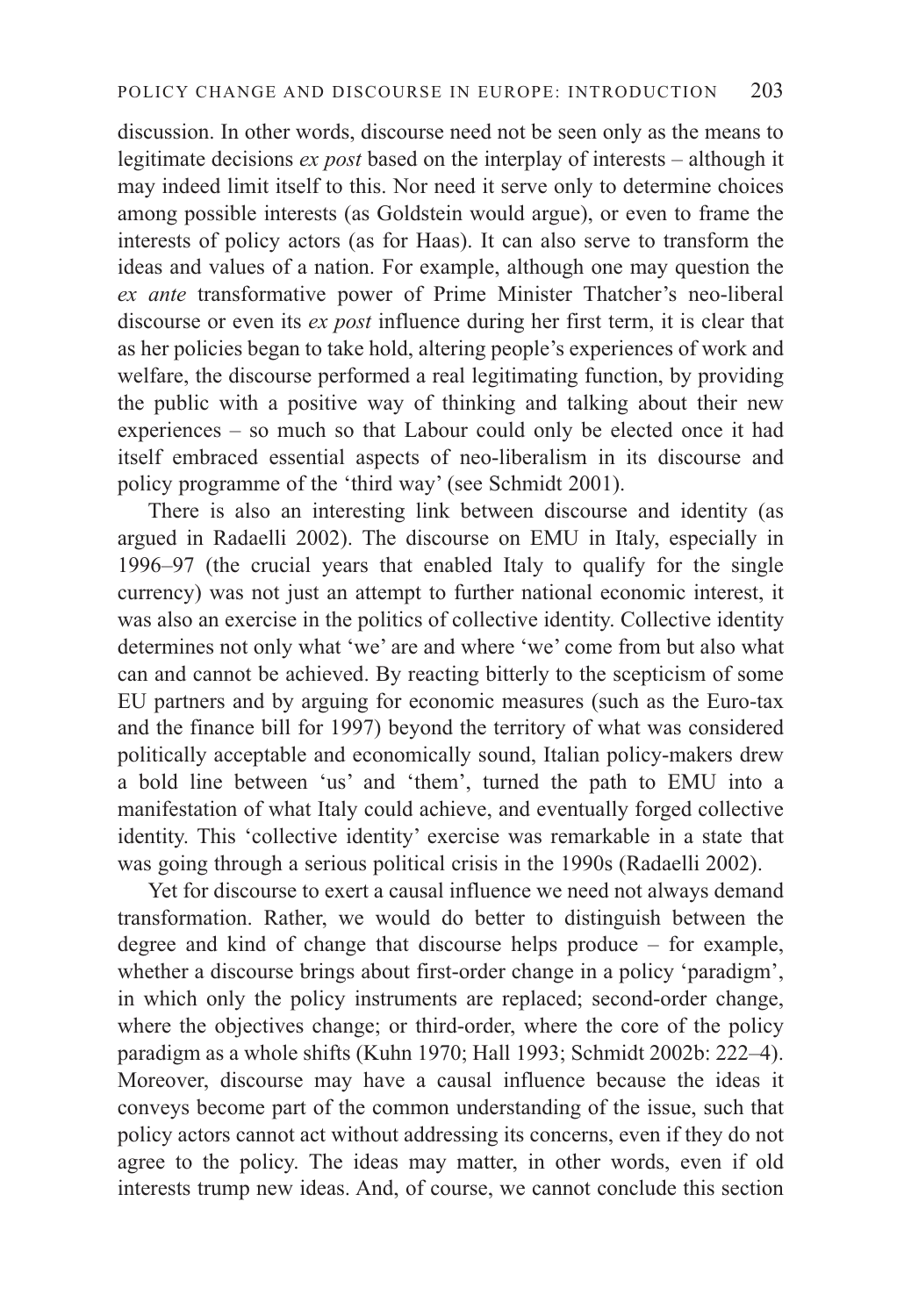without noting that old ideas may also exert a causal influence, impeding change by crowding out new ideas and reinforcing entrenched interests, as in the case of the banking sector in Germany (Busch, in this volume).

## *Ideas and Interests in the Interactive Process*

This takes us on to questions involving not just when discourse exerts a causal influence, that is, when it projects transformative ideas, but how it exerts a causal influence. Here we need to ask about the interactive process within any given institutional context not only in terms of the quality of the deliberation, but also the quantity of participation. On the quantity of participation, most democratic theorists assume, ideally, that the more participants, the better – as in Habermas' (1989) view of deliberative democracy. But, in practice, sometimes less is better, because the extensive public airing of certain issues can lead to less progressive results. In immigration policy, for example, in countries where the deliberation went beyond the 'venues' of closed debates among policy élites, experts and 'attentive publics' to capture public attention, no amount of communicative discourse by the government could succeed in convincing the public of the value of more progressive immigration policy in the context of the more open, highly politicised debates (Guiraudon 1997; 2000).

On the quality of the deliberation, scholars often distinguish between whether the interactive process promotes 'bargaining', with deliberations narrowly focused on interests, or 'arguing', through deliberations that may prove transformative of interests (see Risse 2000). For this, it is useful to distinguish between 'arenas' and 'fora', distinctions inspired *inter alia* by Bruno Jobert (1992; 1995), where arenas can be seen at the bargaining end of a continuum at the other end of which is arguing in fora. Another way of thinking about this is to see fora as the places where the individuals involved in epistemological communities, discourse coalitions, advocacy coalitions and the like interact in the generation of ideas, and to see arenas as the places where policy actors with the power to formulate policy engage one another in a co-ordinative discourse, fed by the ideas of the fora. Fouilleux (in this volume), for example, maps the interactions in the fora in which the ideas about agricultural policy reform develop, arguing that this has the defining influence on subsequent bargaining in policy arenas, by constituting the ideational frame within which the policy actors then bargain about reform. Adrian van den Hoven (in this volume) similarly suggests that Commissioner Lamy's 'rhetorical action' in the 'forum' of ideas set the terms for bargaining in the international trade 'arena'.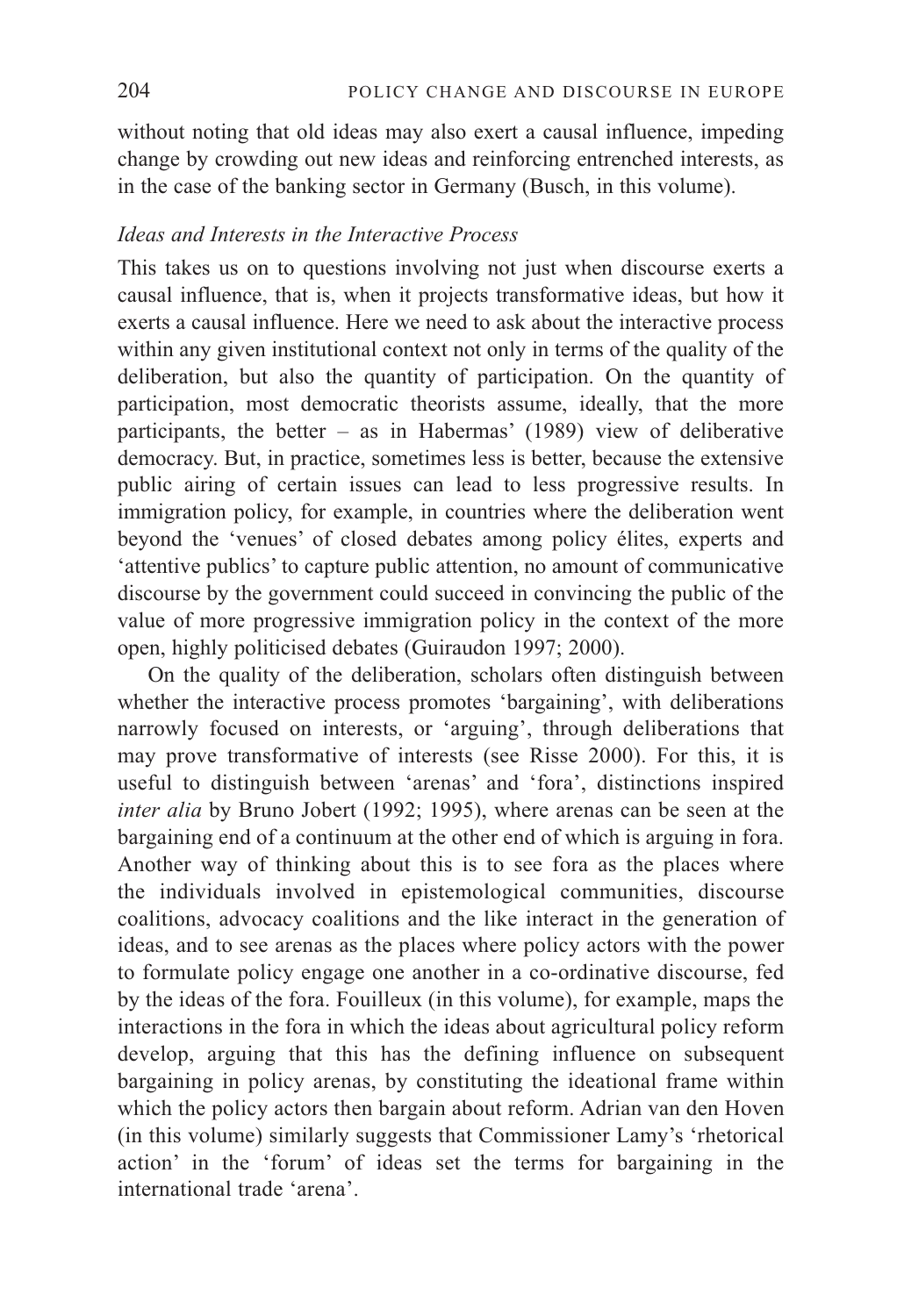The question with regard to the causal influence of discourse, then, is when do policy fora set the ideas of the discursive deliberations in arenas and when, under 'arena' conditions, does discourse have a causal influence. This requires not only an analysis of the substantive content of the discourse, to see what forum ideas proved successful both cognitively and normatively, but also of the discursive interactions among policy actors, in order to consider whether the outcomes follow not just from the power of interests, but from the power of ideas. In international trade and agricultural policy, it would appear that the ideas contained in the discourse were in fact successfully developed by entrepreneurial actors in policy fora, but that in the policy arena old interests trumped the new ideas.

In policy change, however, the public sphere is also at issue. This is because policy-making is not just a matter of policy actors in arenas who take on board the concerns of the 'forum of public rhetoric' along with those of scientific fora and so forth (see Fouilleux 2001; Jobert 1995). It is also a question of political actors winning elections on the basis of policy ideas developed in fora and decided in arenas which they must legitimate to the public – the general public that can sanction the government through votes and/or protests in the street as much as through the informed publics in policy fora. But winning or losing elections is not enough to assess the influence of discourse in any one policy area, since elections are contingent on such a vast range of factors in a number of different policy areas.

The interactive process of policy-making, in short, is a complicated one – requiring exploration not only of the theoretical concepts, as we have tried to do here, but also, most importantly, of empirical cases. But this raises the question of methodology.

# *Methodology*

How does one go about the empirical analysis of discourse? This is no easy task. Empirical discourse analysis is generally supported by tools such as content analysis (press and speeches, hearings, etc.), semi-structured interviews with politicians and policy experts, the examination of temporal causal sequences and the 'bottom-up' approach to Europeanisation described above. Particular approaches to discourse, moreover, often include recommendations for specific tools for analysis, as in the case of policy narratives (Roe 1994). To assess the influence of discourse, however, a focus on the substantive content of the discourse is generally not enough. One first may want to sort out the factors at play, of which discourse is only one, as noted above. But when looking specifically at discourse itself, one needs to consider not only the ideas represented in discourse, but also the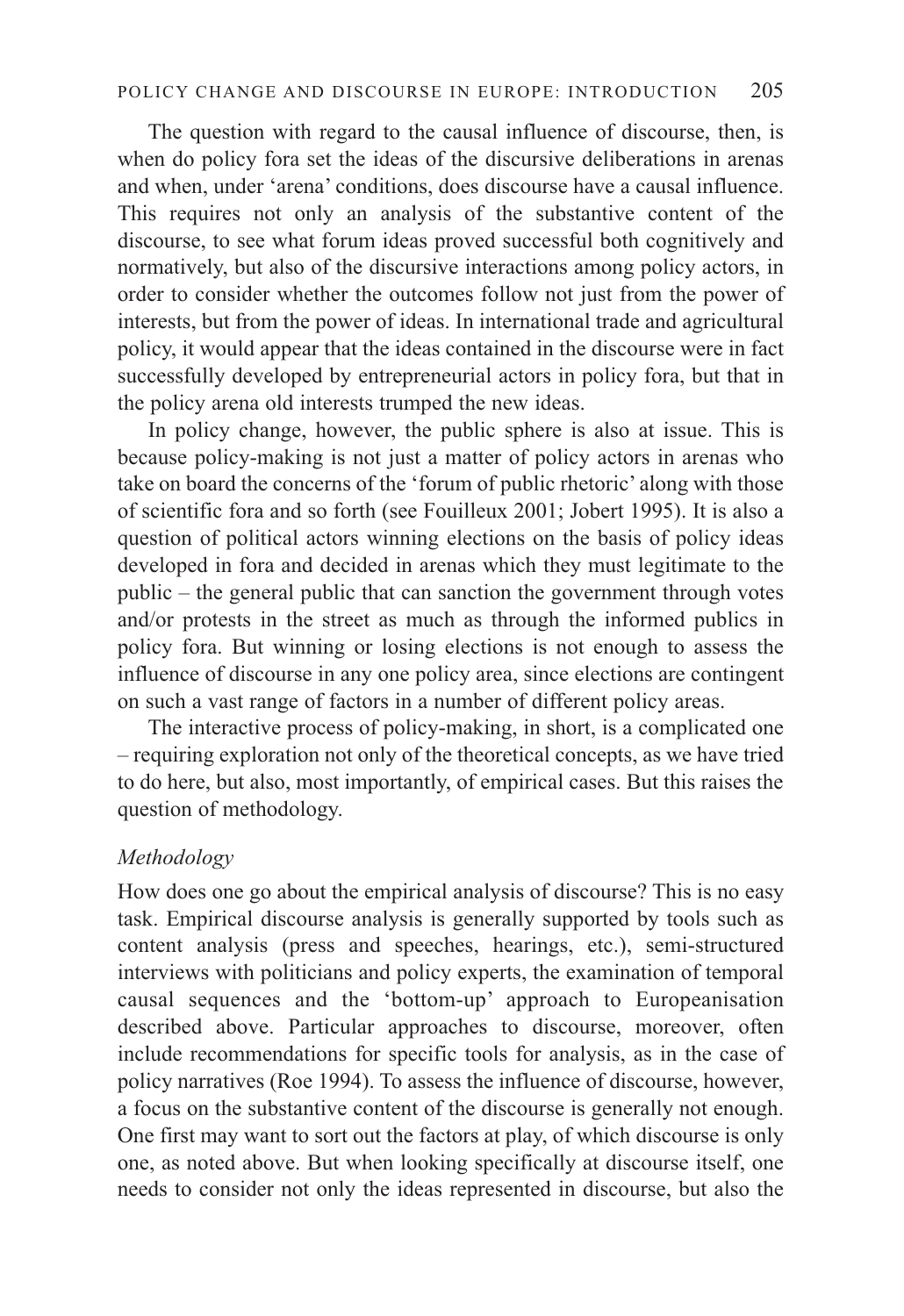interactive discursive processes involving those most responsible for policy-making, for example, by engaging in élite-tracing, participantobservation and other studies of the policy-formulation process. The responses of the public are equally important, and can be evaluated through public opinion polls, surveys, election results, newspaper editorials, the statements of interest group leaders, opposition parties and so forth. Institutional context also needs to be taken into consideration. For example, in 'single-actor' systems where the communicative discourse is most elaborate, the causal influence of discourse is most likely to be ascertainable *ex post*, in the responses of the general public over time to the policy. By contrast, in 'multi-actor' systems in which the co-ordinative discourse is most elaborate, the causal influence in more likely to be seen *ex ante*, in whether or not there is any agreed policy (Schmidt 2001; 2002a).

It may also be useful to set up research designs that can test for the influence of discourse. One such approach would be to take reasonably matched pairs of cases, in which all factors remain constant other than the discourse. This can be done by contrasting the policy experiences of different countries with similar background conditions in terms of economics, values, events, institutions and/or politics, or by taking one country at different times, where only the discourse changes. For example, in the case of welfare state reform, the presence or absence of a convincing discourse (by which we mean one that meets the various criteria for success outlined above) has been a significant factor in public acceptance or rejection of social policy initiatives, whether in matched pairs of countries, such as Britain *vs.* New Zealand and the Netherlands *vs.* Germany, or in the cases of one country at different times, such as France under Prime Minister Jospin in the late 1990s *vs*. his predecessor Juppé, and Italy under Prime Minister Dini in 1995 vs. his predecessor Berlusconi in 1994 (see Schmidt 2000b; 2002a).

But in all this it is important to note that in looking for causal influence discourse can never be *the* factor that explains policy change, or *the* cause. Leaving aside the question of whether any one factor can be *the* cause – we believe none can be – discourse is in any event a more complicated factor than most, since it cannot be easily separated from the interests that find expression through it, from the institutional interactions that shape it, or the cultural norms that frame it. But discourse can be the most important among a range of factors, *a* cause, and a defining one, since it may serve to reconceptualise interests, chart new institutional paths and reframe cultural norms (Schmidt 2001; 2002c). However, as noted above, it may also do little more than reflect interests shaped by institutions and framed by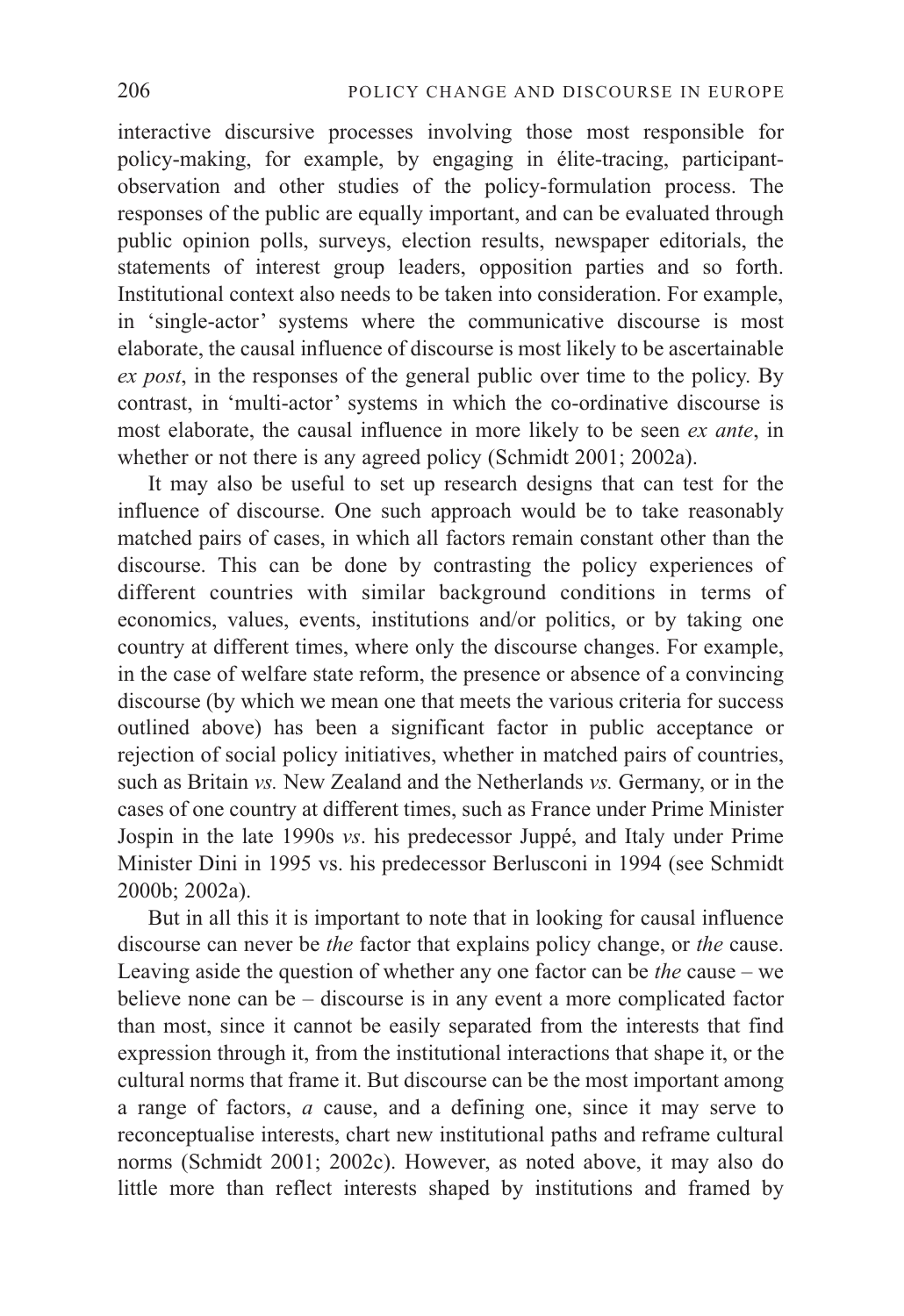culture. The reason we ask 'when does discourse matter', in short, is not because we question whether it matters – it always does, since there is always discourse. It is because discourse is often the missing factor in political scientific studies of policy change, without which our understanding of policy change is much the poorer.

### CONCLUSION

Discourse, in short, is an important factor in the explanation of policy change in the process of policy change in Europe. It helps to overcome the structure–agency divide and, thereby, to explain the dynamics of change by lending insight into how actors in different institutional contexts with new ideas may overcome entrenched interests, institutional obstacles and cultural impediments to change. But it cannot be considered in isolation. It is one among a number of possible factors and perspectives. The empirical investigation of how, where and when it matters (or not) follows.

#### NOTES

- 1. We will not address the arguments of scholars on both extremes of the continuum, that is, the positivists who dismiss ideas out of hand, as merely the reflection of interests, and the constructivists who dismiss interests out of hand – since these do not advance our own research agenda.
- 2. In the 'polity' arena, by contrast with most policy arenas, there is an EU-level communicative discourse, in particular with regard to the issue of the EU's democratic future. Although the discourse was begun by national leaders, starting with Joschka Fischer's push for a federal Europe in 1999, it has throughout been focused on the European public as a whole as much as national publics, and EU-level institutional actors have been active interlocutors
- 3. For the differential impact of the EU-level co-ordinative discourse on single-actor and multiactor discursive interactions, see Schmidt 2002b.

#### **REFERENCES**

Bateson, Gregory (1973). *Steps to an Ecology of Mind*. St Albans: Paladin.

- Blyth, Mark M. (1997). '"Any More Bright Ideas?" The Ideational Turn in Comparative Political Economy', *Comparative Politics*, 29:2, 229–50.
- Blyth, Mark M. (2002). *Great Transformations.* Cambridge: Cambridge University Press.
- Börzel, Tanja, and Thomas Risse (2003). 'Conceptualising the Domestic Impact of Europe', in K. Featherstone and C.M. Radaelli (eds.), *The Politics of Europeanisation*. Oxford: Oxford University Press, 57–80.
- Coleman (19xx) [3]
- Cowles, Maria Green, James Caporaso and Thomas Risse, eds. (2001). *Europeanization and Domestic Change.* Ithaca, NY: Cornell University Press.
- DiMaggio, Paul (1988). 'Interest and Agency in Institutional Theory', in L. Zucker (ed.), *Institutional Patterns and Organizations.* Cambridge: Ballinger, 3–21.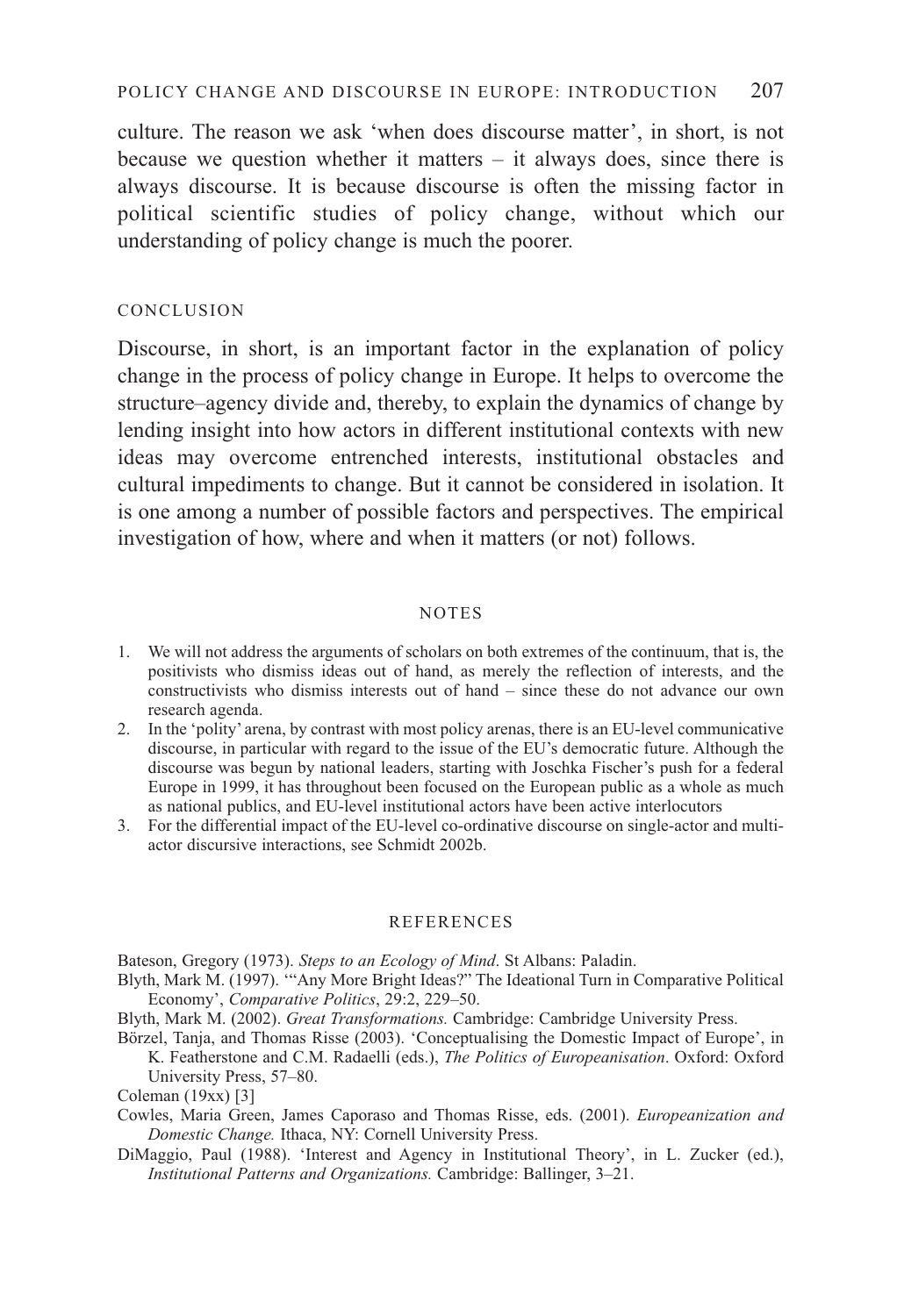- Dobuzinskis, L. (1992). 'Modernist and Postmodernist Metaphors of the Policy Process: Control and Stability vs. Chaos and Reflective Understanding', *Policy Sciences*, 25:4, 355–80.
- Doty, Roxanne (1996). *Imperial Encounters*. Minneapolis: University of Minnesota Press.
- Eising, Rainer, and Nicolas Jabko (2001). 'Moving Targets: Institutional Embeddedness and Domestic Politics in the Liberalization of EU Electricity Markets', *Comparative Political Studies*, 34:7, 742–67.
- Elmore, R. (1981). 'Backward Mapping and Youth Employment'. Unpublished paper quoted by M. Hill (1997). *The Policy Process in the Modern State*. Hemel Hempstead: Prentice Hall.
- Featherstone, Kevin, and Claudio M. Radaelli, eds. (2003). *The Politics of Europeanisation*. Oxford: Oxford University Press.
- Finnemore, Martha, and Kathryn Sikkink (1998). 'International Norm Dynamics and Political Change', *International Organization*, 52, 887–917.
- Fouilleux, Eve (2002). *Réformer la Politique Agricole Commune. Idées, Intérêts, Institutions et Action Publique dans l'Union Européenne.* Paris: L'Harmattan.
- Fouilleux, Eve (2001). 'The European Commission, A Constrained Political Entrepreneur'. Paper prepared for presentation at the conference on 'Ideas, Discourse, and European Integration', European Union Center, Harvard University, 11–12 May.
- Goetz, Klaus (2002). 'Four Worlds of Europeanisation'. Paper prepared for the ECPR Joint Sessions of Workshops, Turin, Italy, 22–27 March.
- Goldstein, Judith (1993). *Ideas, Interests, and American Trade Policy*. Ithaca, NY: Cornell University Press.
- Guiraudon, Viriginie (1997). 'Policy Change Behind Gilded Doors: Explaining the Evolution of Aliens' Rights in Contemporary Western Europe 1974–1994'. Unpublished Ph.D. thesis. Cambridge, MA: Department of Government, Harvard University.
- Guiraudon, Viriginie (2000). 'European Integration and Migration Policy: Vertical Policy-Making as Venue Shopping', *Journal of Common Market Studies*, 38, 249–69.
- Haas, Peter M. (1992). 'Introduction: Epistemic Communities and International Policy Coordination', *International Organization*, 46, 1–35.
- Habermas, Jürgen (1996). *Between Facts and Norms: Contributions to a Discourse Theory*. London: Polity Press.
- Habermas, Jürgen (1989). *The Structural Transformation of the Public Sphere* (trans. T. Burger and F. Lawrence). Cambridge, MA: MIT Press.
- Hajer, Maarten A. (1993). 'Discourse Coalitions and the Institutionalization of Practice: The Case of Acid Rain in Great Britain', in F. Fischer and J. Forester (eds.), *The Argumentative Turn in Policy Analysis and Planning*. London: UCL, 43–76.
- Hall, Peter (1989). 'Conclusion', in Peter A. Hall (ed.), *The Political Power of Economic Ideas: Keynesianism across Nations.* Princeton: Princeton University Press.
- Hall, Peter (1993). 'Policy Paradigms, Social Learning and the State: The Case of Economic Policy-Making in Britain', *Comparative Politics*, 25, 275–96.
- Hall, Peter, and Rosemary Taylor (1996). 'Political Science and the Three New Institutionalisms', *Political Studies*, 44, 936–57.
- Hawkesworth, Mary (1988). *Theoretical Issues in Policy Analysis*. Albany: SUNY Press.
- Hawkesworth, Mary (1992). 'Epistemology and Policy Analysis', in W. Dunn and R.M. Kelly (eds.), *Advances in Policy Studies since 1950*. New Brunswick, NJ: Transaction Books, 295–329.
- Hay, Colin, and Ben Rosamond (2002). 'Globalisation, European Integration and the Discursive Construction of Economic Imperatives', *Journal of European Public Policy*, 9:2 (April), 147–67.
- Hemerijck, Anton, and Martin Schludi (2000). 'Sequences of Policy Failures and Effective Policy Responses', in Fritz W. Scharpf and Vivien A. Schmidt (eds.), *Welfare and Work in the Open Economy, Vol. I: From Vulnerability to Competitiveness*. Oxford: Oxford University Press.
- Héritier, Adrienne (2001). 'Differential Europe: New Opportunities and Restrictions for Policy-Making in Member states', in Adrienne Héritier *et al*., *Differential Europe: European Union Impact on National Policy-Making*. Boulder, CO: Rowman & Littlefield.
- Jobert, Bruno (2003). 'Europe and the Recomposition of National Forums: The French Case', *Journal of European Public Policy*, 10:3 (June), 463–77.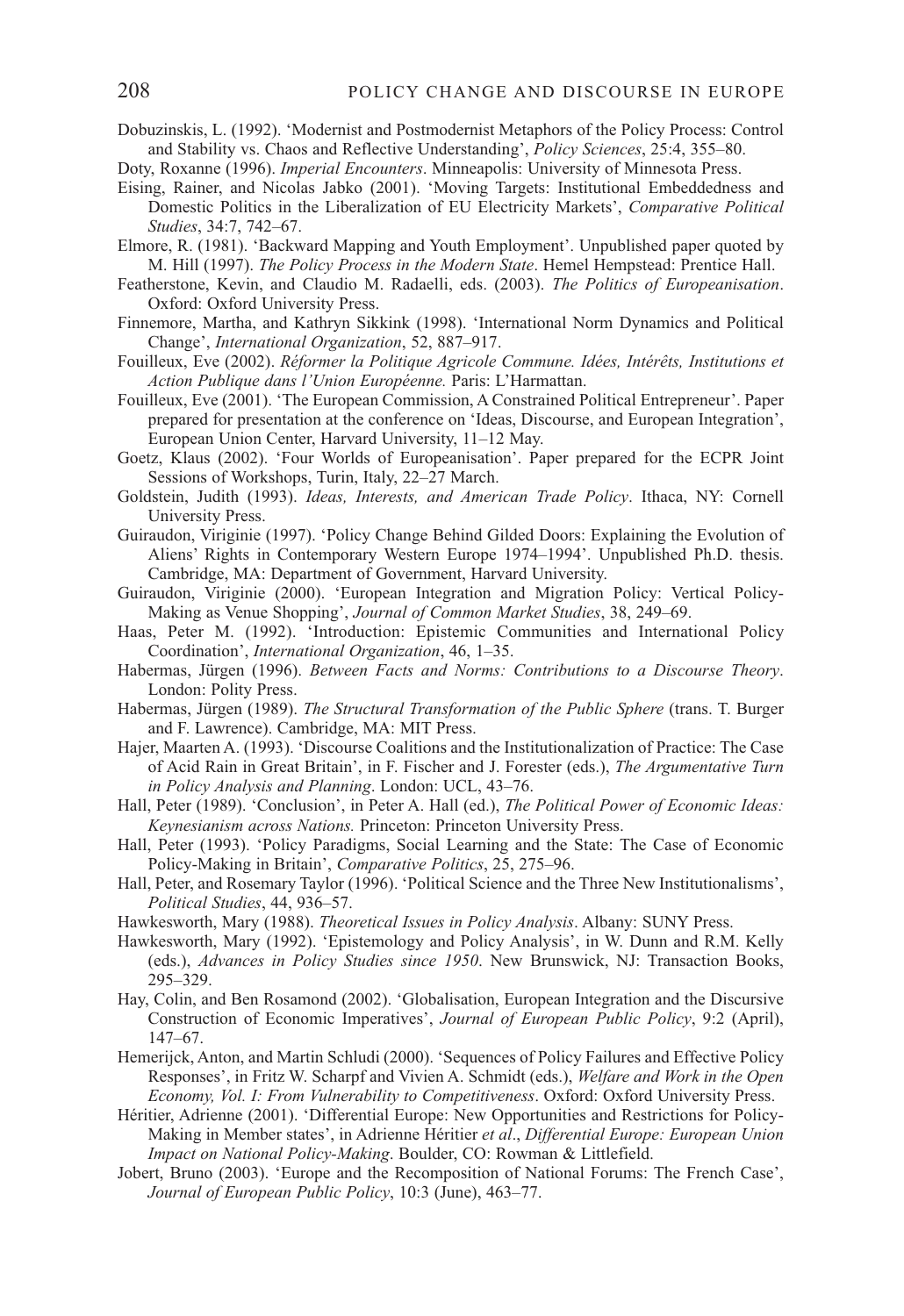- Jobert, Bruno (1992). 'Représentations Sociales, Controverses et Débats dans la Conduite des Politiques Publiques', *Revue Française de Science Politique*, 42, 219–34.
- Jobert, Bruno (1995). 'Rhetorique politique, controverses scientifiques et construction des normes institutionelles: esquisse d'un parcours de recherche', in A. Faure, G. Pollet and P. Warin (eds.), *La construction du sens dans les politiques publiques. Debats autour de la notion de referential*. Paris: L'Harmattan, 13–24.
- Katzenstein, Peter J. (1996). *Cultural Norms and National Security: Police and the Military in Postwar Japan*. Ithaca, NY: Cornell University Press.
- Lane, Ruth (1996). 'Positivism, Scientific Realism, and Political Science. Recent Developments in the Philosophy of Science', *Journal of Theoretical Politics*, 8:3, 361–82.
- Laird, Frank R. (1999). 'Rethinking Learning', *Policy Currents*, 9:3–4 (Nov.), 3–7.
- Majone, Giandomenico (1989). *Evidence, Argument and Persuasion in the Policy Process*. New Haven: Yale University Press.
- Majone, Giandomenico (2001). 'Ideas, Interests and Institutional Change: The European Commission Debates the Delegation Problem'. Paper presented at the Conference on 'Ideas, Discourse and European Integration', European Union Center at Harvard University, 11–12 May.
- March, James G., and Johan P. Olsen (1995). *Democratic Governance*. New York: Free Press.
- March, James G., and Johan P. Olsen (1989) *Rediscovering Institutions*. New York: Free Press.
- Milliken, Jennifer (1999). 'The Study of Discourse in International Relations: A Critique of Research and Methods', *European Journal of International Relations*, 5, 225–54.
- Muller, Pierre (1995). 'Les Politiques Publiques comme Construction d'un Rapport au Monde', in Alain Faure, Gielles Pollet and Philippe Warin (eds.), *La Construction du Sens dans les Politiques Publiques: Débats autour de la notion de Référentiel*. Paris: L'Harmattan.
- Muller, Pierre, and Yves Surel (1998). *L'Analyse des Politiques Publiques*. Paris: Monchrestien. Mutz, Diana C., Paul M. Sniderman and Richard A. Brody (1996). *Political Persuasion and*
- *Attitude Change*. Ann Arbor: University of Michigan Press.
- Parsons, Craig (2000). 'Domestic Interests, Ideas and Integration: The French Case', *Journal of Common Market Studies*, 38, 45–70.
- Radaelli, C.M. (1995). 'The Role of Knowledge in the Policy Process', *Journal of European Public Policy*, 2:2 (June), 159–83.
- Radaelli, Claudio M. (1999). 'Harmful Tax Competition in the European Union: Policy Narratives and Advocacy Coalitions', *Journal of Common Market Studies*, 37, 661–82. .
- Radaelli, Claudio M. (2002). 'The Italian State and the Euro', in Ken Dyson (ed.), *The European State and the Euro*. Oxford: Oxford University Press, 212–37.
- Radaelli, Claudio M. (2003a). 'The Europeanisation of Public Policy', in K. Featherstone and Claudio M. Radaelli (eds.), *The Politics of Europeanisation*. Oxford: Oxford University Press, 27–56.
- Radaelli, Claudio M. (2003b). 'The Code of Conduct in Business Taxation: Open Method of Coordination in Disguise?' *Public Administration*, 81, 513–31.
- Rein, M. and D.A. Schön (1991). 'Frame-Reflective Policy Discourse', in P. Wagner *et al*. (eds.), *Social Sciences, Modern States, National Experiences, and Theoretical Crossroads*. Cambridge: Cambridge University Press.
- Risse, Thomas (2000). '"Let's Argue!" Communicative Action in World Politics', *International Organization*, 54:1, 1–39
- Roe, Emery (1994). *Narrative Policy Analysis: Theory and Practice*. Durham, NC: Duke University Press.
- Rothstein, Bo (2000). 'Trust, Social Dilemmas, and Collective Memories', *Journal of Theoretical Politics*, 12:4, 477–501.
- Sabatier, Paul, and H.C. Jenkins-Smith, eds. (1993). *Policy Change and Learning: An Advocacy Coalition Approach*. Boulder, CO: Westview.
- Scharpf, Fritz W. (1997). *Games Real People Play: Actor-Centered Institutionalism in Policy Research*. Boulder, CO: Westview.
- Schmidt, Vivien A. (2000a). 'Democracy and Discourse in an Integrating Europe and a Globalizing World', *European Law Journal*, 6:3, 277–300.